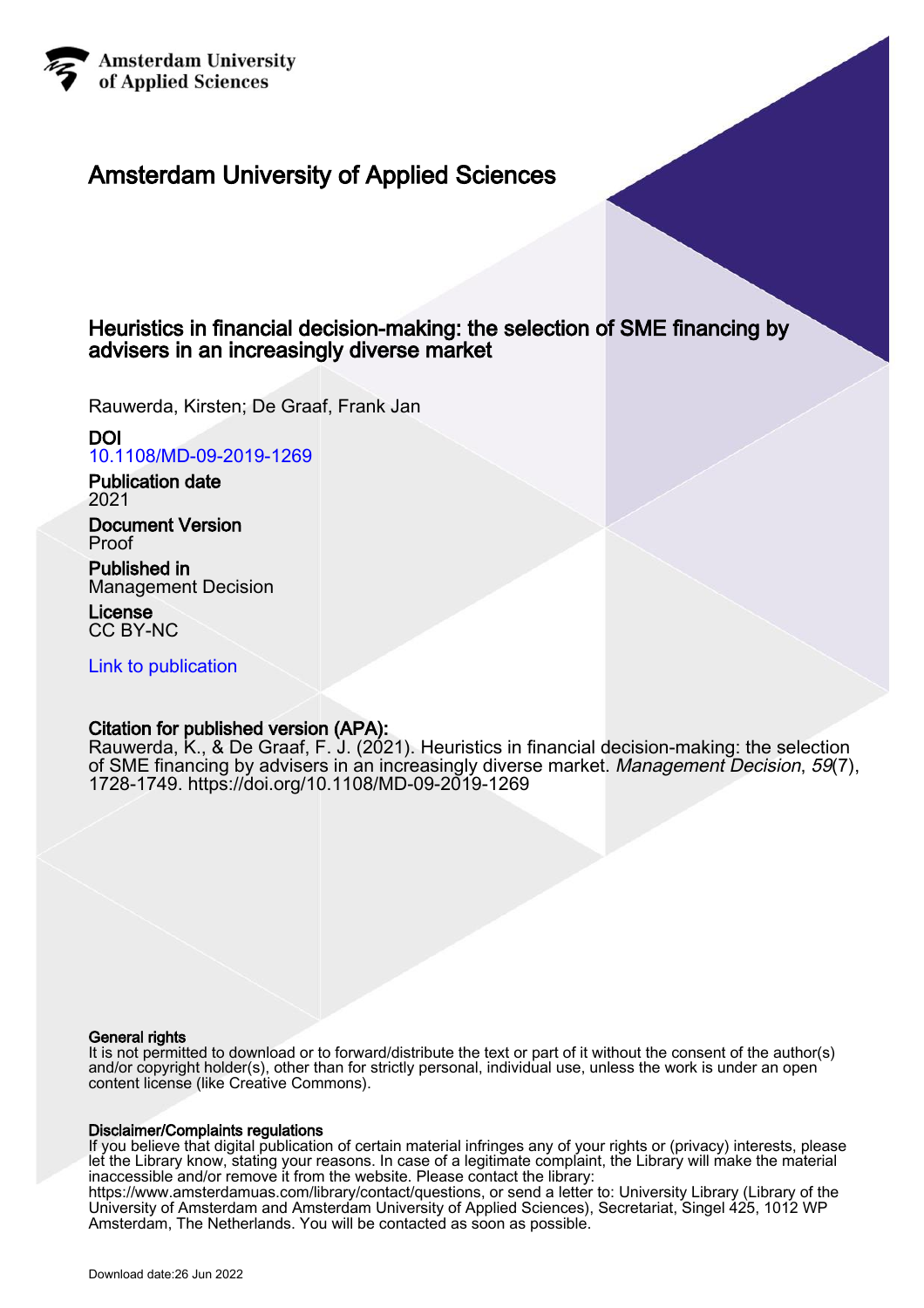# Heuristics in financial decisionmaking: the selection of SME financing by advisers in an increasingly diverse market

Kirsten Rauwerda

CAREM, Faculteit Business en Economie, Hogeschool van Amsterdam, Amsterdam, The Netherlands and Vrije Universiteit Amsterdam, Amsterdam, The Netherlands, and Frank Jan De Graaf

CAREM, Hogeschool van Amsterdam, Amsterdam, The Netherlands and Amsterdam Business School, Amsterdam, The Netherlands

#### Abstract

Purpose – In order to better understand how heuristics are used in practice, the authors explore what type of heuristics is used in the managerial domain of financial advisors to small and medium-sized enterprises (SMEs) and what influences the shaping of these heuristics. In doing so, the authors detect possible fast-and-frugal heuristics in day-to-day decision-making of independent financial advisers who help owners of SMEs to acquire capital (e.g. loans, factoring, leasing and equity).

Design/methodology/approach – The authors inductively assessed the work of financial advisers of SMEs. Based on group discussions, the authors drew up a semi-structured interview-protocol with descriptive questions about how financial advisers come to a deal for their clients. The interviews of 19 professionals were analysed by relating them to the theory of fast-and-frugal heuristics.

**Findings** – Within their decision-making, advisers estimate the likelihood of acceptance by a few financial providers they know well in their personal network with a strong bias towards traditional banking products, although there are a large number of alternatives on the Dutch market. "Less is more" seems to be a relevant principle when defined as satisficing. Heuristics help advisers to deal with behavioural and economic limitations. Also, the authors have found that client interaction, previous working experience and the company the adviser is working for influences the shaping of the simple rules the adviser is using.

Research limitations/implications – The study shows how difficult it is to understand the ecological rationality of a certain group of professionals and to understand the "less is more" principle. Financial advisers to SMEs use cognitive shortcuts and simple rules to advise SME-owners, based on previous experiences, but it is difficult to determine whether that leads to the same or even better solutions for them and their clients than using probability theory and financial optimisation models. Within heuristics, satisficing seems to be a dominant mechanism. Here, heuristics help advisers in recognising possibilities by searching for similarities between a current financing case and previous experiences. The data suggests that if"less is more"is defined as satisficing for one or more stakeholders involved, the principle dominates the decision making of financial advisers of SME's.

Practical implications – The authors suggest the relevance of a behavioural approach to finance by assessing the day-to-day decisions of financial advisers of SMEs. Also, the authors suggest that financial advisers are guided by previous experiences, and they do not fully assess a wide range of options in their work but need shortcuts to fulfil the needs of their clients.

**Originality/value** – The study comes close to day-to-day decision-making in finance by assessing how professionals make decisions. The authors try to understand types of heuristics in relation with "ecological rationality" and the less is more principle. The authors assess financial advisers of SME-companies, a group

The authors would like to acknowledge the editors and the anonymous reviewers for their constructive feedback and his colleagues Jamal Abid and Lex van Teeffelen for their work within this research project. The research is (partly) funded by the Dutch Research Council/SIA Raak, project "Naar MKBadvies over gestapeld financieren".

Heuristics in financial decisionmaking

Received 23 September 2019 Revised 15 April 2020 10 August 2020 15 January 2021 Accepted 13 April 2021



Management Decision © Emerald Publishing Limited 0025-1747 DOI [10.1108/MD-09-2019-1269](https://doi.org/10.1108/MD-09-2019-1269)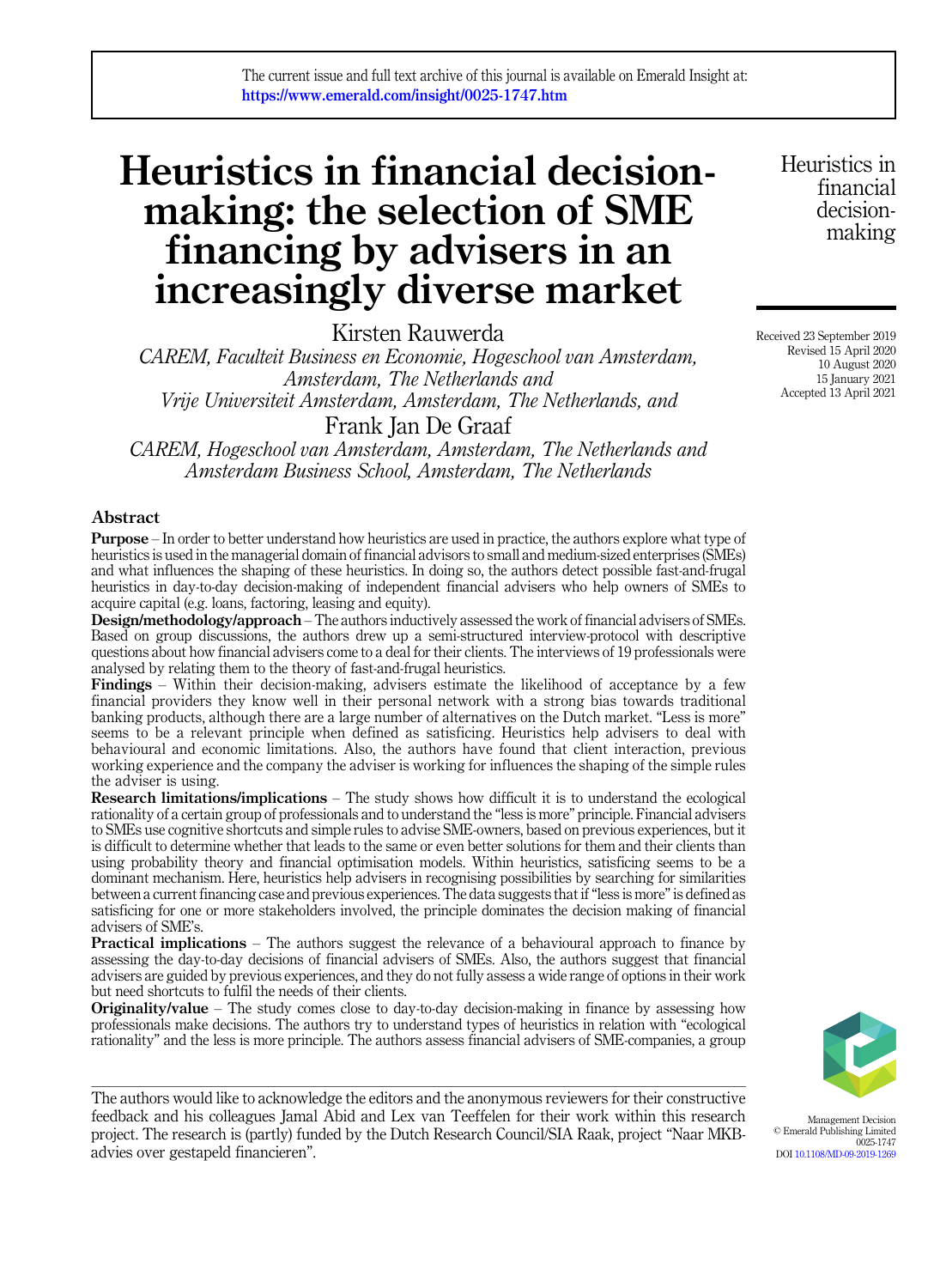that has gotten little research attention until now. The influence of client interaction and of the company the adviser is working for is remarkable in the shaping of the advisers' simple rules.

Keywords Decision-making, Heuristics, Satisficing, SME-finance Paper type Case study

#### Introduction

In the last 2 decades, behavioural determinants in financial decision-making have received more attention (e.g. [Evensky, 2018;](#page-21-0) [Barberis, 2018\)](#page-20-0). In management and organisation, behavioural determinants have been studied since the 1950s (e.g. [March and Simon, 1958](#page-21-0)). In this article we explore what type of heuristics is used in the managerial domain of financial advisors to small and medium-sized enterprises (SMEs) and what influences the shaping of these heuristics. Hereby, we further develop insights on the characteristics of managerial heuristics (see [Artinger](#page-20-0) *et al.*, 2015).

We do this by relating heuristics as simple decision-making rules in strategy [\(Bingham](#page-20-0) [and Eisenhardt, 2011\)](#page-20-0) to fast-and-frugal heuristics [\(Guercini](#page-21-0) et al., 2015; Luan et al[., 2019\)](#page-21-0), a developing research area. Fast-and-frugal heuristics are rules of thumb that assume that people are rational to a limited extent; Simon used the concept of bounded rationality here. Bounded rationality is the idea that rationality is limited, when people make decisions, by the tractability of the decision problem, the cognitive limitations of the mind and the time available to make the decision ([Simon, 1956\)](#page-22-0). Decision-makers, in this view, act as "satisficers", seeking a satisfactory solution rather than an optimal one, simply because they cannot be aware of all the possibilities [\(Simon, 1965\)](#page-22-0). Within heuristics as simple decisionmaking rules, people only use part of the available information which allows adaptive responses under uncertainty [\(Bingham and Eisenhardt, 2011](#page-20-0); [Artinger](#page-20-0) et al., 2015).

Managers and professionals such as financial advisors often have to make advisory decisions in an uncertain environment with limited information and with time and costs constraints. Using heuristics as simple decision-making rules means that people use part of the available information, which allows adaptive responses under uncertainty ([Bingham and](#page-20-0) [Eisenhardt, 2011](#page-20-0); [Artinger](#page-20-0) et al., 2015). Decision strategies in the managerial domain therefore often rely on basic heuristics as satisficing, recognition and similarity. In an uncertain world, simple heuristics can lead to better and faster decisions [\(Artinger](#page-20-0) *et al.*, 2015). [Gigerenzer and](#page-21-0) [Todd \(1999,](#page-21-0) p. 117) showed that across 20 real-world environments "the fast and frugal take the best" was as accurate and sometimes even more accurate, than multiple linear regressions.

Our goal in this article is to understand better why these heuristics are used by advisors and what is the role of earlier experiences in the shaping of these heuristics. Hereby, we further develop the management research field by addressing which set of heuristic principles are relevant for professionals in a specific environment. Heuristics are not tools that always work, but are strategies that can be more successful in some uncertain environments in which logic and probability theory cannot be used [\(Artinger](#page-20-0) *et al.*, 2015, referring to [Groner](#page-21-0) *et al.*, 1983). [Artinger](#page-20-0) *et al.* (2015) identify in the literature managerial applications of heuristics which can be traced back to five basic classes of heuristics: satisficing, tallying, lexicographic strategies, recognition and similarity. We recognise three of these heuristics' classes in our research project: satisficing, recognition and similarity. The principle of satisficing can be leading when an actor has to select information and solutions to make the most appropriate decision faced with uncertainty and tries to find and realistic and good enough solution. Within processes of recognition on the other hand, an actor is looking for characteristics he or she sees as important signals and which enable to find the best possible evidence to make a specific decision. These characteristics of decision-making rules help in complex situations or complex processes. In heuristics in which decision-makers are looking for similarities, a comparable process is executed, but then the whole case, the whole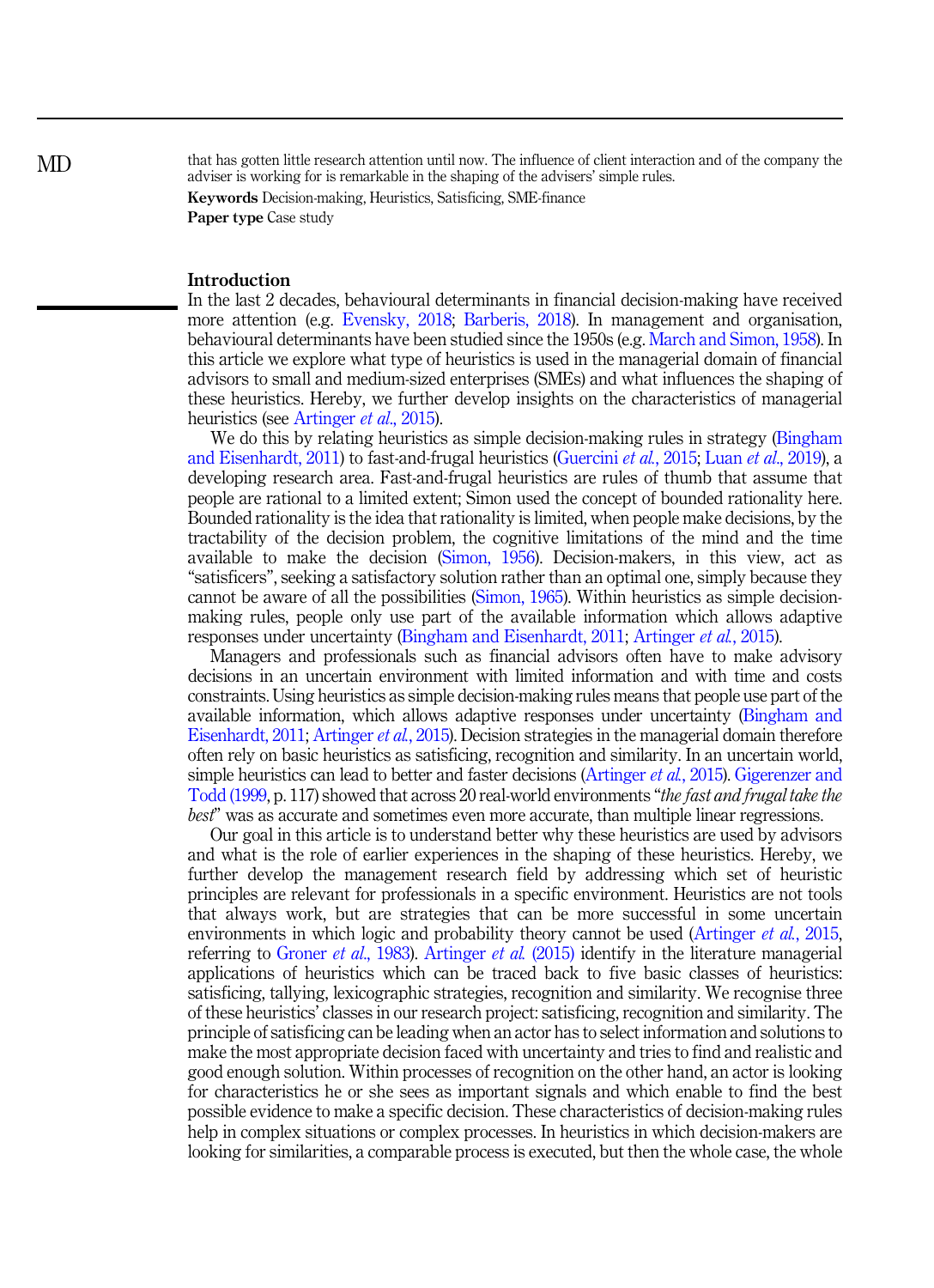situation, is subject within the heuristic. Own, previous experiences play a large role in similarity heuristics. We experienced in our research project that especially the banking background of many financial advisers for SMEs are important in this respect.

There seems to be an ecological rationality that determines the development of simple rules. Ecological rationality can be defined as the fit between a specific environment and a heuristic, a simple rule (e.g. [Artinger](#page-20-0) *et al.*, 2015). In other words, decision-makers must become aware that some simple rules are working within a specific context. Heuristics within these processes focus on – for example – processes of satisficing, similarity or do help to recognise certain critical characteristics within a complex decision-making process.

We also contribute to ethnographical studies of fast-and-frugal heuristics (e.g. [Guercini,](#page-21-0) [2019\)](#page-21-0) by assessing the individual decisions of a group of professionals in finance. Up to now heuristics have been mainly studied theoretically and within experiments (e.g. [Mousavi and](#page-22-0) [Gigerenzer, 2014\)](#page-22-0). In understanding simple rules, their ecological rationality is a critical issue. The fit to their environment can decide if behaviour can follow strict guidelines, as suggested within the research programme of fast-and frugal heuristics (e.g. [Mousavi and Gigerenzer,](#page-22-0) [2014;](#page-22-0) [Artinger](#page-20-0) *et al.*, 2015), or if they are – more loosely phrased – simple rules, as  $\overline{\text{Bingham}}$  $\overline{\text{Bingham}}$  $\overline{\text{Bingham}}$ [and Eisenhardt \(2011,](#page-20-0) [2014\)](#page-20-0), suggest (see also [Loock and Hinnen, 2015](#page-21-0)). The last-mentioned authors use synonyms such as simple rules, rules of thumb or heuristic rules too. We follow Bingham and Eisenhardt in loosely using heuristics and simple rules as (more or less) the same, without suggesting that their approach is better.

To understand better what type of heuristics is used in the managerial domain of financial advisors to SME's and what influences the shaping of these heuristics, we have assessed the day-to-day decision-making of independent financial advisers who help owners of SMEs to acquire capital. We were interested in how simple rules or heuristics look in this specific environment; for example, whether these are financial or price-driven or related to available knowledge or experience. In doing this, we shed some light on the question how these financial advisers to SMEs work. We developed an inductive approach (see [Langley, 1999](#page-21-0)) in which we analysed the descriptive information out of interviews using theoretical insights on heuristics.

In our research design, it was an important choice to work with independent financial advisers. These advisers work independently of suppliers of capital such as banks, lease companies or crowdfunding platforms and help SME-owners to acquire capital (e.g. loans or equity). Within the last decade, a significant number of new suppliers of capital entered the Dutch market, in which three banks dominate ([Treur, 2018](#page-22-0)). We assume that this should have implications for the work of these advisers. We selected the advisers in such a way that they well represented the financial adviser community. We selected advisers we know of our research consortium and outside our consortium, we selected advisers who are selfemployed and advisers who were from smaller or larger companies or organisations, and we selected advisers in all four of the geographical parts of the Netherlands (east, west, north and south).

The paper is structured as follows. In the second section, we briefly discuss the dominant theory on heuristics and decision-making. This gives more understanding of the research issue and the relevance of this study. In the third section we set out our methodology and our approach to data collection. In the fourth section we present our findings. Finally, we discuss the theoretical and practical implications of our research.

#### SME finance, decision-making and heuristics

This section describes the current state of knowledge on SME financing and on heuristics in decision-making within a certain context. First, we touch upon behavioural finance and decisions on the financial structure of SMEs. We relate these theoretical insights to the role of heuristics within decision-making processes at the end of this section.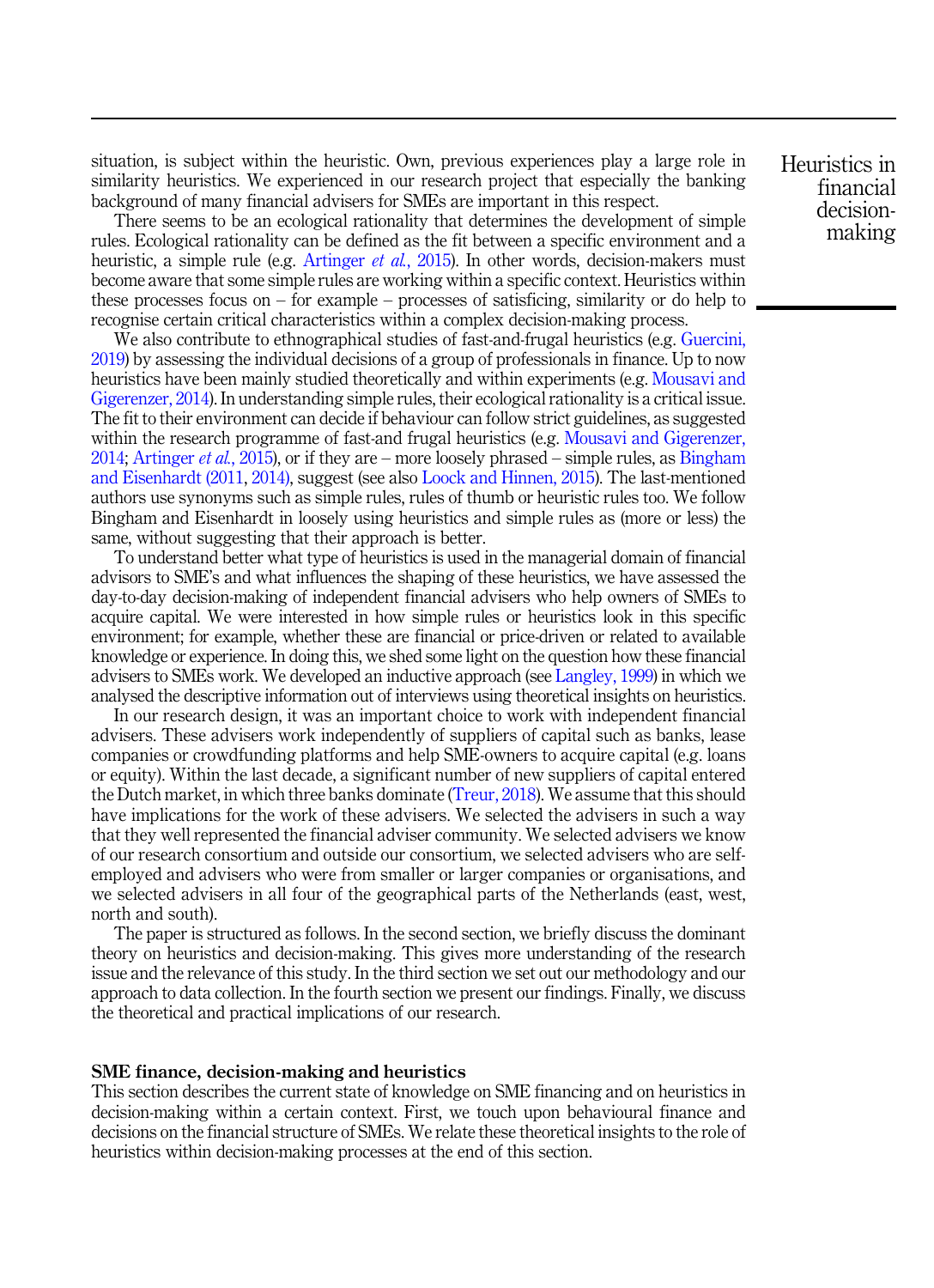#### Behavioural finance and SME's

In traditional economic theory, a dominant assumption is that individuals are price driven when everything else is equal (ceteris paribus). In finance research and decision-making this has resulted in the dominance of cost of capital theories (e.g. [Modigliani and Miller, 1958](#page-22-0)). The price is set on markets by rational expectation in relation to all publicly available information. This implies that information determines the market prices. These theoretical assumptions seem to be visible in the financial structure of small and medium-sized companies [\(Martinez](#page-22-0) et al., 2019).

Financing theory offers some general insights for financial decisions of SMEs, but the financing theory is tested for the most part in large companies and barely in SMEs [\(Berger](#page-20-0) [and Udell, 1998,](#page-20-0) [2006](#page-20-0); [Fraser](#page-21-0) et al., 2015). The most important theory that seems relevant to SME financing is the pecking-order theory [\(Myers, 1984\)](#page-22-0). It assumes that borrowers have an order of preference when it comes to choosing sources of financing. First of all, preference is given to the use of internally available resources (retained earnings), followed by short-term debts and long-term debts (most often provided by banks) and lastly equity capital. One refinement that has emerged from pecking-order theory involves the use of friends, family and fools (FFF) as first providers of venture capital by start-ups [\(Kumar and Rao, 2015\)](#page-21-0).

The empirical literature tests pecking-order theory by means of databases with information from annual reports of corporations or medium-sized enterprises, in which public company data is available ([Chittenden](#page-21-0) et al., 1996; [Frank and Goyal, 2003](#page-21-0); [Beck and](#page-20-0) [Demirguc-Kunt, 2006](#page-20-0); Mina *et al.*, 2013). Results based on analysis of this data support the pecking-order theory. This theory is quite general and can be applied to small enterprises only to a limited extent. For example, pecking-order theory focuses on three main categories – one's own money, loans and equity capital – while around 40 different secondary forms of SME financing can now be distinguished ([Rauwerda](#page-22-0) et al., 2016).

Slowly the assumption of rationality within economic decision-making seems to be (partly) broadened by behavioural insights, leading to complementary research of the pertinence of decision-making rules, heuristics and potential biases associated with the use of the latter (e.g. [Lee and Marlowe, 2003](#page-21-0); [Kang and Park, 2019\)](#page-21-0).

#### Heuristics

Next to finance theories there are behavioural theories on how people come to decisions (e.g. [Simon, 1956,](#page-22-0) [1965](#page-22-0)). These theories focus on the limitations of "rationality" and on unconscious bias in decision-making. In this view, individuals use "rules of thumb" based on their knowledge and experience, and behaviour is determined by previous experiences of which people are often not even aware. Also, within finance the behavioural conditions of financial decisions are assessed (e.g. [Akerlof and Shiller, 2010](#page-20-0), specifically on decision-making and heuristics see [Lee](#page-21-0) [and Marlowe, 2003;](#page-21-0) [Kang and Park, 2019](#page-21-0)). According to [Gigenzer and Gaismaier \(2011\)](#page-21-0) a heuristic is a strategy that ignores part of the information, with the goal of making decisions more quickly, frugally and/or accurately than more complex methods. Heuristics can be more accurate than more complex strategies even though they process less information (less-is-more effects). As Simon mentioned in 1979, classic rationality requires knowledge of all the relevant alternatives, their consequences and probabilities and a predictable environment without uncertainties. These conditions, however, are rarely met in the real world when people and enterprises have to make decisions. A heuristic is therefore not good or bad, rational or irrational; its accuracy depends on the structure of the environment (ecological rationality) [\(Gigerenzer and Gaissmaier, 2011](#page-21-0)). People can be effective decision makers by using simple heuristics that fit well into the structure of the environment [\(Todd and Gigerenzer, 2012\)](#page-22-0).

There are three schools of thought concerning heuristics [\(Bingham and Eisenhardt, 2014\)](#page-20-0). The most well-known is the approach by the social psychologists Amos [Tversky and Daniel](#page-22-0) [Kahneman \(1974\).](#page-22-0) By means of experiments they try to detect biases – systemic errors – and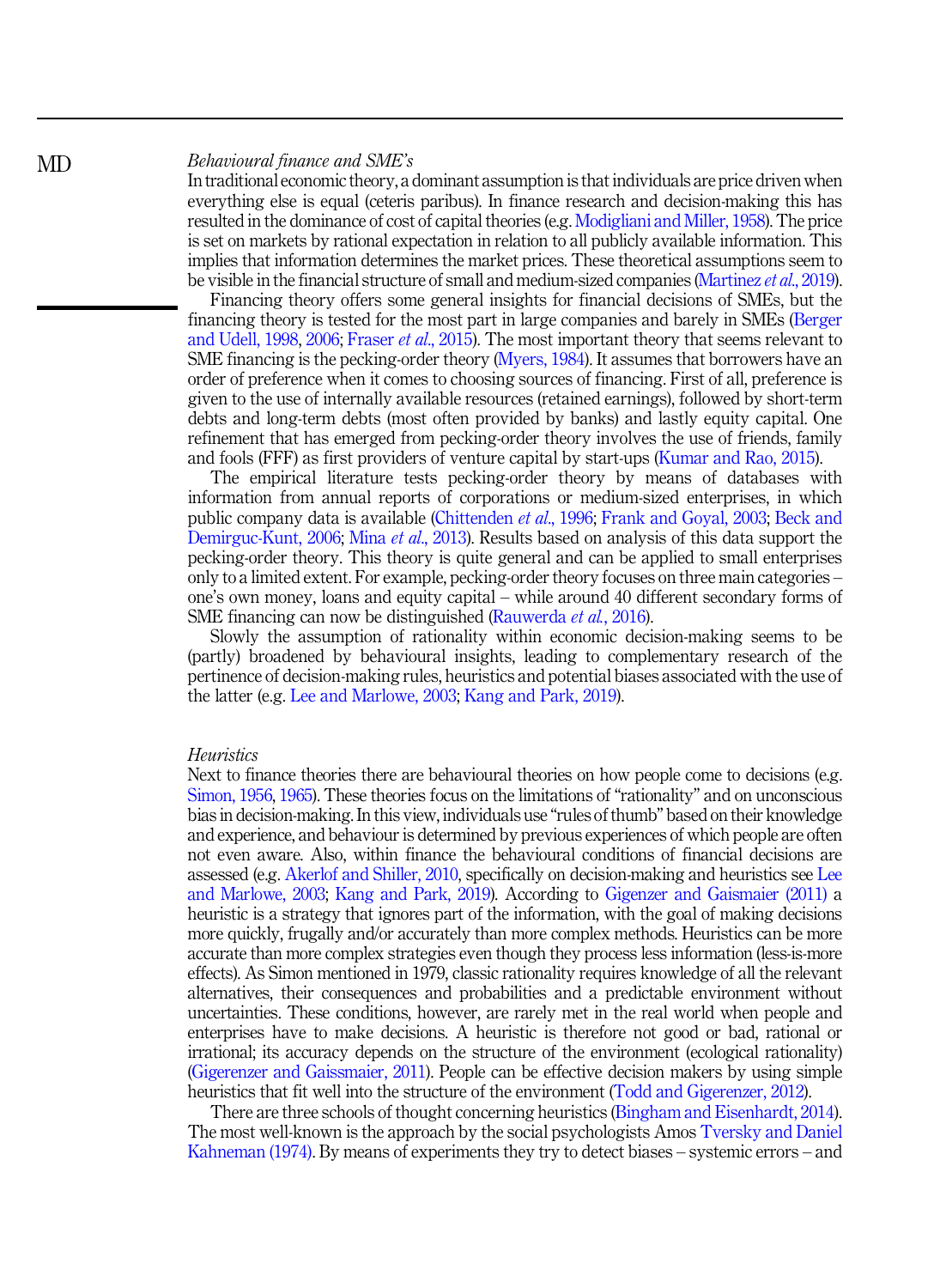heuristics – cognitive shortcuts (for an overview, see [Kahneman, 2002\)](#page-21-0). They stress the unconscious character of heuristics.

The second approach has been labelled as "fast and frugal heuristics". Fast and frugal heuristics refer to simple, task-specific decision strategies that are part of a decision maker's repertoire of cognitive strategies for solving judgement and decision tasks [\(Gigerenzer and](#page-21-0) [Todd, 1999](#page-21-0)). In this tradition, researchers work on behavioural science within organisations. They try to model decision-making processes within particular situations by assuming certain underlying rules (e.g. [Gigerenzer and Marewski, 2015;](#page-21-0) [Artinger](#page-20-0) et al., 2015; Luan et al.[, 2019](#page-21-0)).

This approach is distinct from Tversky and Kahneman. It also assumes that heuristics can help decision-makers. They do not only limit the quality of a decision, as [Tversky and](#page-22-0) [Kahneman \(1974\)](#page-22-0) suggest. A heuristic is a strategy for making decisions, (most often) consciously or unconsciously ([Mousavi and Gigerenzer, 2014,](#page-22-0) p. 1673). [Artinger](#page-20-0) et al. (2015) points out three characteristics. First, it is assumed that researchers can make precise predictions about decision-making strategies people use decisions can be modelled, are computable. Second, a great deal of attention is given to ecological rationality, which can be defined as the fit between a specific environment and a heuristic. A heuristic is ecological rational when its function matches the cognitive abilities and especially the environment in which it is used [\(Mousavi and Gigerenzer, 2014\)](#page-22-0). In the context of the cognitive abilities [Simon](#page-22-0) [\(1965\)](#page-22-0) speaks of "satisficing". Economic actors do not seek the best rational solution but look for a solution that satisfies them in an event, simply because they cannot be aware of all the possibilities. In the context of environment [Gigerenzer and Todd \(1999\)](#page-21-0) argues that a heuristic is ecologically rational to the degree that it is adapted to the structure of the environment. Or in other words people can be effective decision makers by using simple heuristics that fit well into the structure of the environment.

This leads to the third characteristic of research on fast and fugal heuristics, the important principle of "less can be more"; suggesting that in an uncertain world, simple rules can be more effective than decisions based on full information. Less-is-more effects thus explain why people rely on heuristics. The study of the ecological rationality of heuristics, or strategies in general, is such an explanatory framework ([Gigerenzer and Gaissmaier, 2011](#page-21-0)). Heuristics are in this view superior to other decision strategies when actors have to make decisions in an environment of uncertainty.

The third school on heuristic decision-making has been developed in the field of organisational strategy and management (e.g. [Eisenhardt and Sull, 2001;](#page-21-0) Davis et al[., 2009](#page-21-0); [Bingham and Eisenhardt, 2011](#page-20-0)) and focuses on simple rules for complex decisions that have to be made in a complex environment. Bingham and Eisenhardt suggest that heuristics produce rational results. Company representatives are more or less guided by shared rules of thumb which guide their strategic decisions. These heuristics are not automated but tend to be more culturally embedded and implicit, focused on the long-term development of a company. As such they constitute strategy in high-velocity environments. [Bingham and Eisenhardt \(2011\)](#page-20-0) suggest various sorts of heuristics. Some help in selection, others have a procedural nature.

Our research relates the second and third approach to heuristics. We contribute mainly to the fast and frugal approach by trying to understand better what type of heuristics is used in the managerial domain of financial advisors to SME's and what influences the shaping of these heuristics. We try to detect an ecological rationality with related "less is more" rules. Hereby we follow an approach that is more closely comparable with the third school, the rules of thumb – suggested by Eisenhardt and her colleagues – which practitioners use when they have to decide about an uncertain future under pressure (e.g. [Eisenhardt and Sull, 2001;](#page-21-0) [Davis](#page-21-0) et al.[, 2009](#page-21-0); [Bingham and Eisenhardt, 2011](#page-20-0)). We assess if advisers in finance develop certain heuristics that are related to specific challenges in their complex context.

Based on a behavioural approach to finance and theory on heuristics we assume that at a certain moment, previous experiences are used in a new context. These previous experiences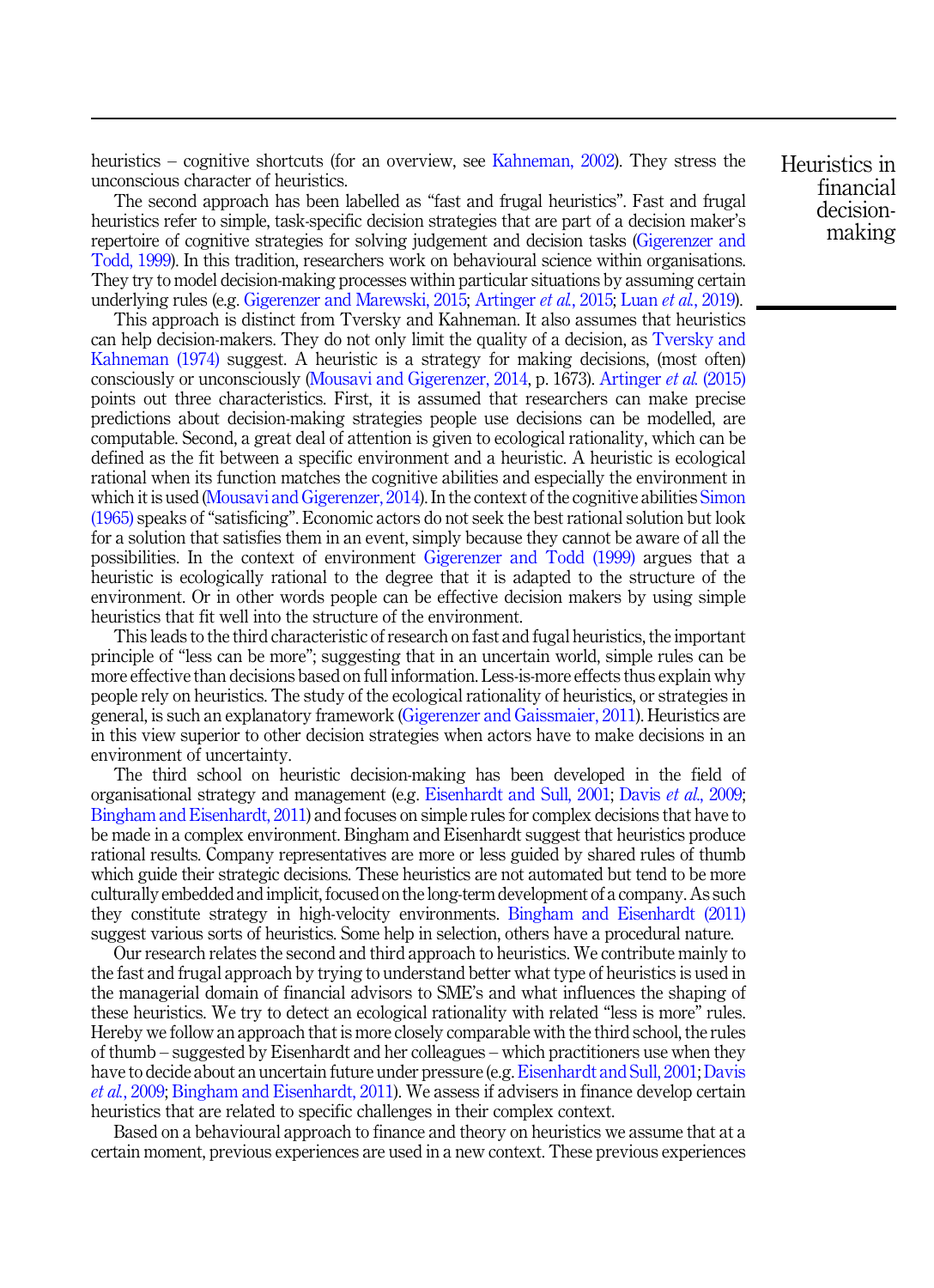lead to simple rules that help them in their work. To gain insights in these processes, we determine what their opinions are on financial products, related to a certain type of SME company. In our assessment we attempt to relate considerations in their decision-making process to the dominant rationality in economics and finance.

Within heuristics as simple decision-making rules, people only use part of the available information which allows adaptive responses under uncertainty [\(Bingham and Eisenhardt,](#page-20-0) [2011;](#page-20-0) [Artinger](#page-20-0) et al., 2015). Decision strategies in the managerial domain therefore often rely on basic heuristics as satisficing, recognition and similarity. In an uncertain world, simple heuristics can lead to better and faster decisions ([Artinger](#page-20-0) et al., 2015). [Gigerenzer and Todd](#page-21-0) [\(1999](#page-21-0), p. 117) showed that across 20 real-world environments the fast and frugal Take the Best was as accurate and sometimes even more accurate, than multiple linear regressions [\(1999\)](#page-21-0).

As has been describes above, we assess what type of heuristics is used in the managerial domain of financial advisors to SME's and what influences the shaping of these heuristics. Heuristics are not tools that always work, but are strategies that can be more successful in some uncertain environments in which logic and probability theory cannot be used ([Artinger](#page-20-0) *et al.*, [2015\)](#page-20-0). [Artinger](#page-20-0) *et al.* (2015) identify in the literature managerial applications of heuristics which can be traced back to five basic classes of heuristics: satisficing, tallying, lexicographic strategies, recognition and similarity. We recognise three of these heuristics' classes in our research project: satisficing, recognition and similarity. The principle of satisficing can be leading when an actor has to select information and solutions to make the most appropriate decision under uncertainty and tries to find and realistic and good enough solution. Within processes of recognition on the other hand, an actor is looking for critical characteristics he or she sees as important signals and which enable to find the best possible evidence to make a particular decision. In heuristics in which decision-makers are looking for similarities, a comparable process is executed, but then the whole case, the whole situation, is subject within a heuristic. These characteristics of decision-making rules help in complex situations or complex processes. The building blocks of a heuristic focussing on satisficing, for example, are different than a heuristic in which recognition or similarity is the key principle. The basic principles of the building blocks are the same though: search, stopping and decision rules. Search rules state where to search for information, stopping rules state when to stop searching and decision rules state how to decide given the gathered information. ([Gigerenzer and Gaissmaier, 2011\)](#page-21-0).

#### Methodology

This is a theory developing case-study ([Eisenhardt and Graebner, 2007\)](#page-21-0) analysing narratives, partly by a quantification strategy [\(Langley, 1999\)](#page-21-0). Below we will further describe our approach and the choices we made.

First, it is important to stress that the group financial advisers we interviewed, is not driven by financial incentives that should force them to sell one specific product (as an adviser working for a bank has). The advisers in this study work independently of suppliers of capital such as banks and help SME-owners to acquire (new) capital (e.g. loans or equity). Sometimes they are self-employed and sometimes they are advisers who had joined both small and large consultancies or are part of a franchise organisation that helps them in their marketing and operations. All of these advisers are not tied to specific financial products or financial companies but should be able to make the best possible financial decision for their client only. In the Netherlands, almost two-thirds of SME companies use a financial adviser – usually an external certified accountant or auditor [\(Van der Veen](#page-22-0) *et al.*, 2015). Here, it is important that all the interviewed advisers stated that they do not receive any financial benefits from companies which financial products they suggest.

The focus on this group is important in our research design. They should be independent to prepare the best possible advice about financial products and are not driven by objectives of the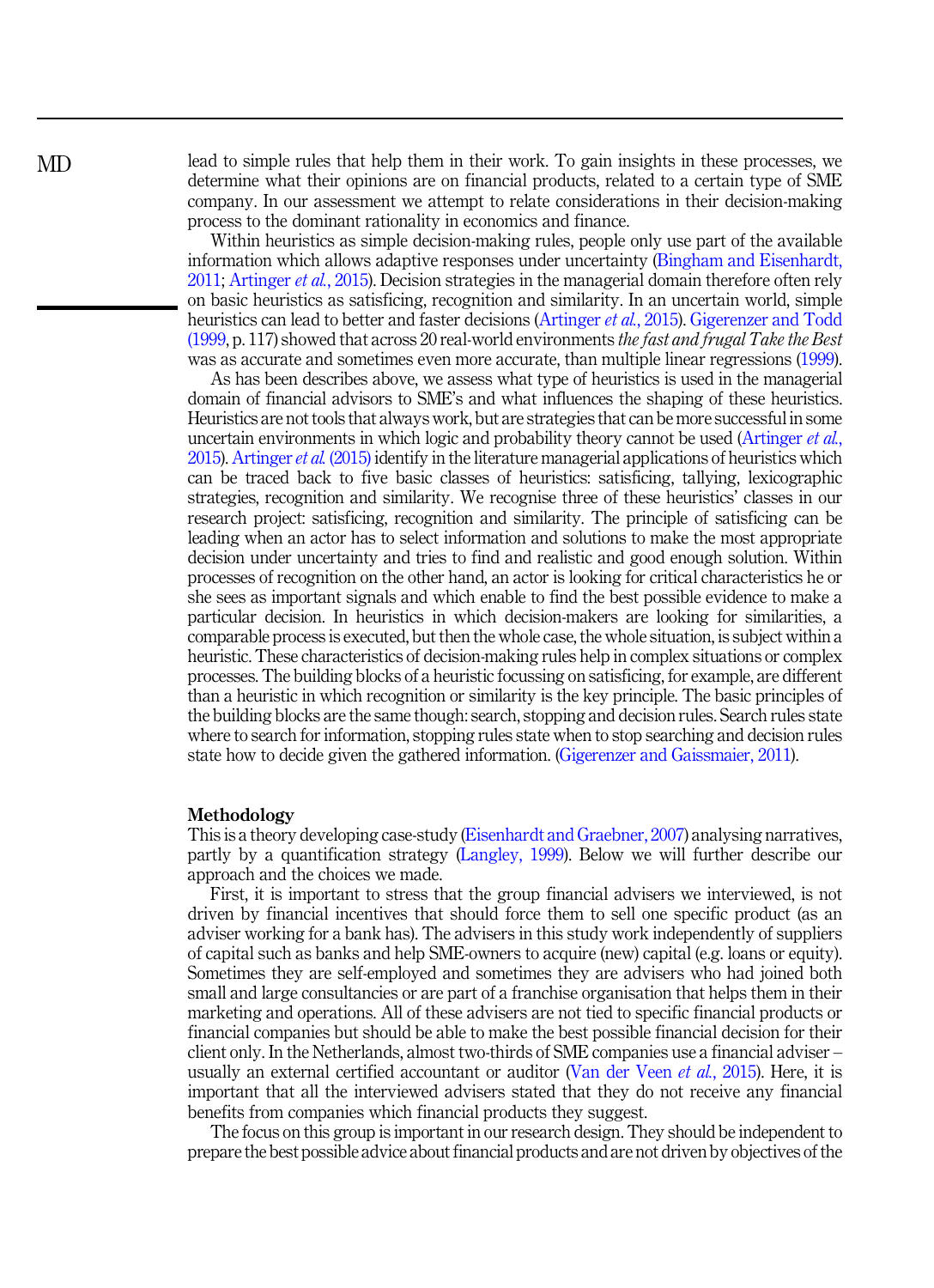suppliers of these products. It is also important to note that there are no legal or other formal requirements – including education – for financial advisers to SMEs in the Netherlands. Advisers cannot be influenced beforehand, directly by a certain rule or trained in a certain way.

In order to grasp decision-making processes, we use an inductive methodology. First, we started three rounds of expert panels to understand how financial advisers for SMEs work. This led to a semi-structured interview protocol (Appendix) by which researchers asked the advisers to describe their decision-making process, without trying to suggest certain options beforehand. The results were analysed in Atlas.ti, a software program in which parts of interview transcripts can be labelled with codes and analysed. What were the words and wordcombinations used most often, and in which relationship were they used? Our counting and pattern analyses were related to quotes by individual advisers. These results were grouped and related to critical components of heuristics, the less is more principle and ecological rationality. The whole process of our research has been described in more detail in Appendix.

Out of our group discussions with financial advisers, we found that four areas are common in decision-making processes of advisers. In their (1) daily activities they use (2) certain instruments, whereby, as people, they have (3) particular knowledge and skills and (4) a certain attitude. The semi-structured interview protocol that emerged should systematically address all these themes and then for them to be analysed systematically (see Appendix).

With 19 interviews, we think we reached a level of saturation. In analysing the interviews at a certain moment few really different answers were given. The descriptions of the processes started to look similar. Even when we compared interviews that were executed by different researchers, similarities became dominant. Given important similarities in the answers given by advisers we interviewed, replication logic can be developed ([Yin, 1994](#page-22-0)).

In order to trace the considerations of financial advisers to SMEs, a semi-structured interview protocol has been drawn up with open and neutral questions that would not favour a certain approach or certain financial instrument. The researchers used this protocol to conduct the face-to-face interviews and also followed the sequence of topics and questions. In order to get insights into the knowledge and skills of financial advisers to SMEs, we followed a number of steps that are common in qualitative analysis ([Patton, 2002](#page-22-0); [Cassel](#page-20-0) *et al.*, 2006). In the construction and codification that we used we followed a number of phases. In five iterations, codes have been designed. They have then been converted into concepts. There had to be agreement at all times between all the researchers involved, (see Appendix).

In doing so, we have developed a quantification strategy towards process data, combined with narratives – represented by the quotes, as suggested by [Langley \(1999\).](#page-21-0) We have assessed the interview transcripts from three angles. We started by "counting"the key words (e.g. banks, crowd-funding, costs) or word-combinations with a similar meaning, then we related these words to each other (co-occurrence analysis), and we related these to quotes made by individual interviewees.

By embedding the studied issues (1. daily activities 2. instruments, 3. knowledge and skills and 4. attitude) as well as possible in two important streams of research and by explaining the path we followed in our research (methodology), we have tried to build reliable and valid analyses of a process. By explicitly describing our change from deduction to induction and assessing data about processes by a large group of advisers (for a case study) from three angles, we think we have met the standards of a theory developing case study [\(Eisenhardt](#page-21-0) [and Graebner, 2007](#page-21-0)).

#### Results and analyses

Banks and their products dominate the ecological rationality of financial advisers of SMEs In financial reasoning (pecking order theory), bank loans are only one opportunity of capital. Next to this theoretical argument, within the last decade many alternatives have been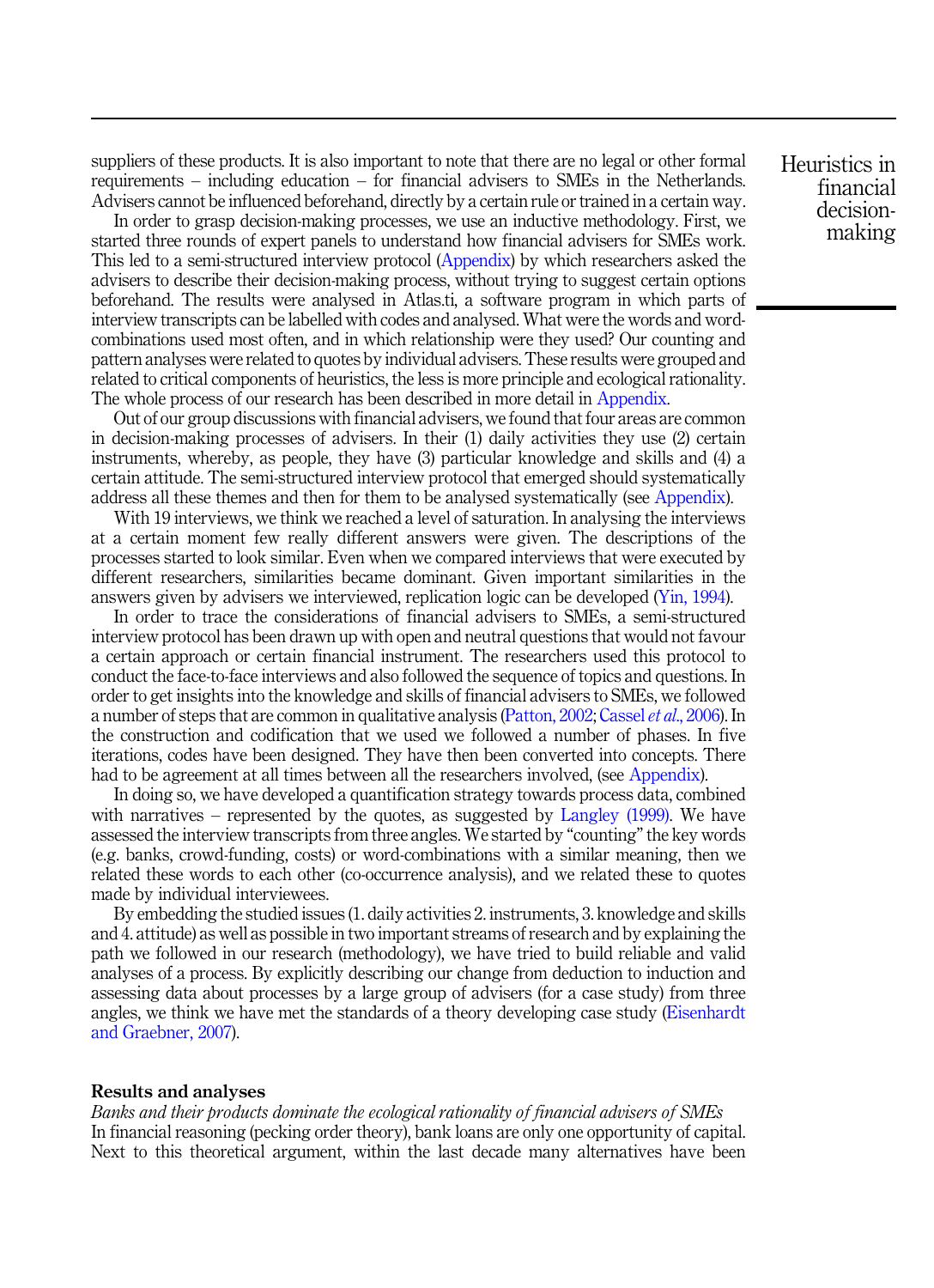developed for bank loans in the Netherlands. These two conditions could imply that advisers would take a lot of opportunities into account when they are in a process of advising for a specific financial product.

Still, we find that bank products are extremely dominant in the reasoning of financial advisers. At first, in interviews, advisers tend to give the impression that they are always carefully considering the dozens of existing forms of financing. From the analysis of the codified forms of financing, however, it appears that the advisers are talking primarily (286 out of 751 times, or 38%) about bank loans and overdraft facilities, and leasing (7%) and factoring (8%), whether from a bank or other institution, as the most frequently chosen forms. Other forms of financing are sometimes mentioned, but they come up much less frequently in advisers' repertoires. The dominance of banks in the total amount of capital provided to SMEs [\(Treur, 2018\)](#page-22-0), is displayed in the reasoning of advisers in every respect, as is visible in our co-occurrence analyses also (see [Table 1](#page-9-0)). The co-occurrence table displays how often various words and related constructs are used in relationship to other words and constructs.

In the interviews with financial advisers, bank loans and overdraft facilities were the form that was mentioned the most frequently (286 times/17 advisers) (see [Figure 1](#page-10-0)). There is a strong preference for this method of financing as a starting option. It is seen as the easiest one to acquire. In addition to bank financing, factoring (63 [/12 advisers]) and leasing (52 /12 advisers) are also frequently mentioned by financial advisers. Crowdfunding is also frequently mentioned as a form of financing (164 times/17 advisers), but often as a point of discussion and not as the most popular advised form of financing. During the interviews, a lot of opinions about crowdfunding came up. This is a point of difference from financing by banks, and from leasing and factoring, which are actually advised frequently by SME advisers. All other forms of financing, such as microcredits (17/6 advisers) and funding from family and friends (and Fools) (16/7 advisers), get hardly a mention.

Also, within the co-occurrence analysis, in which the relationship between various statements is made, everything more or less starts with a bank loan or overdraft facility. Other options are much less discussed, especially not at the start of a relationship. The adviser first assesses the opportunities of bank financing, if that leads to issues, other options are developed. The advisers are clear about that:

So, what are you going to do? Then you can go first to Rabobank and the ING bank, or the ABN bank. (Adviser 10, quote 44)

Well, it always starts at the regular bank funding, loan, credit. I think about leasing, I think about debtor financing, factoring ... (Adviser 7, quote 9)

Given the dominance of banks as a topic in the interviews, it is interesting to look at the topics during which banks are often mentioned, as displayed in the co-occurrence table. Bank financing is mentioned with particular frequency in combination with crowdfunding (56 times), with the information to be provided by the entrepreneur and his plans (40 times) and with costs (38 times).

Also, we assume that financial advisers see themselves as officials with a specific role and a particular code of conduct to follow. This means that there is a certain agreement about the instruments that the advisers put forward to the entrepreneur.

Thus, we assume that there is a kind of shared opinion, an agreement on what (1) knowledge and skills, (2) what attitude, (3) what activities and (4) what tooling are needed for the various financing instruments such as bank credit and crowdfunding.

As has been said before, some other options of finance are mentioned. From about ten years ago crowdfunding is an alternative financial product to banks. Private investors can offer loans (but also equity) via an IT-platform to companies, without interference of banks. Crowdfunding can be used as an alternative form of financing if banks are unwilling to offer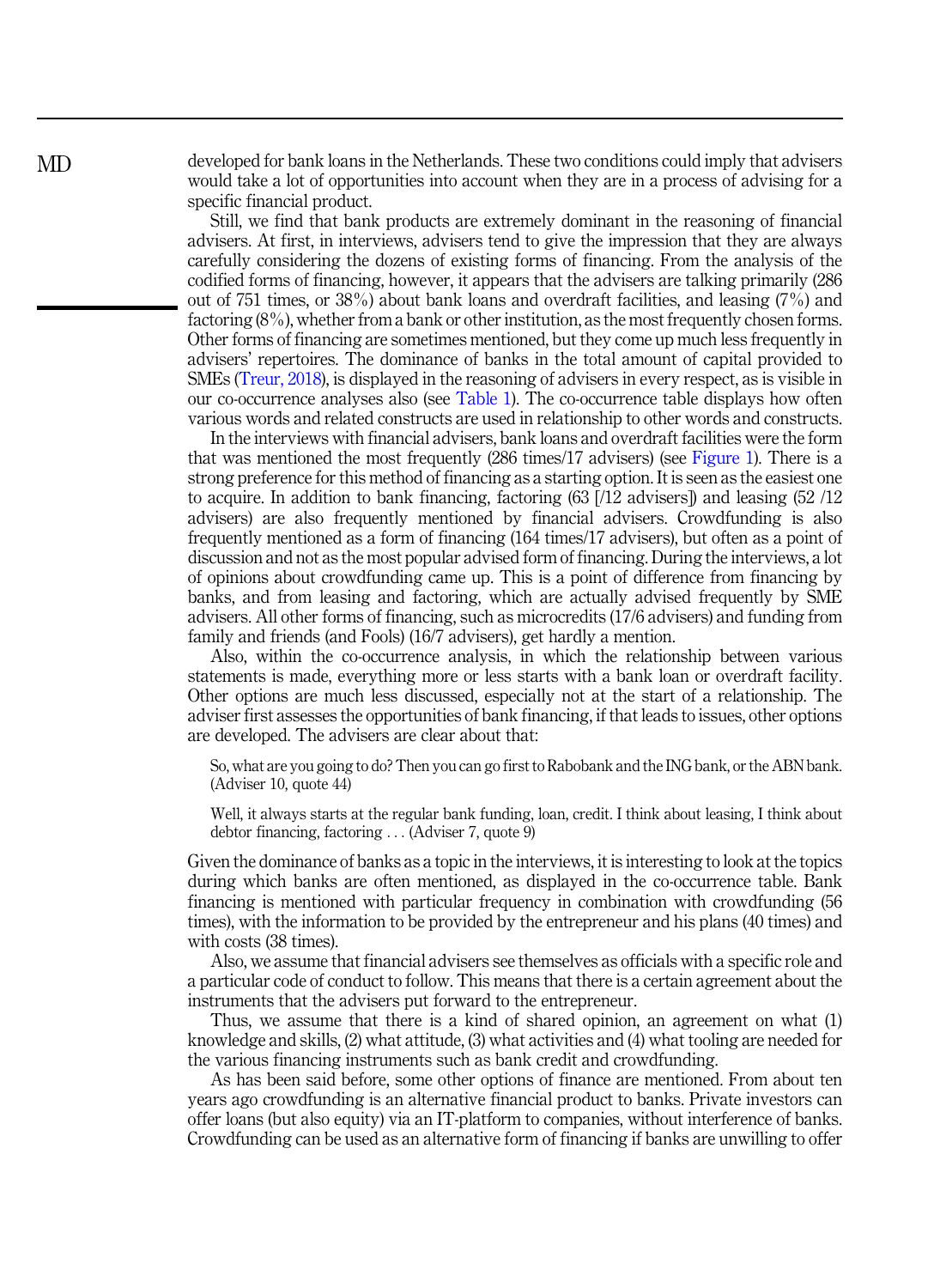<span id="page-9-0"></span>

|                                                                                                                                                 | loans and overdraf<br>facilities | Criteria | Crowdfunding Information Costs Leasing |                |        |    | Life cycle<br>stage | Entrepreneur    | Гime |
|-------------------------------------------------------------------------------------------------------------------------------------------------|----------------------------------|----------|----------------------------------------|----------------|--------|----|---------------------|-----------------|------|
|                                                                                                                                                 |                                  |          |                                        |                |        |    |                     |                 |      |
| Bank loans and overdraft<br>facilities<br>Criteria<br>Criteria<br>Crowdtunding<br>Losts<br>Life cycle stage<br>Life cycle stage<br>Entrepreneur |                                  | 22       | S,                                     | $\mathfrak{D}$ | 38     | S) | 21                  | 8               | 14   |
|                                                                                                                                                 | ನಿ ಜಿ                            |          |                                        |                |        |    |                     |                 |      |
|                                                                                                                                                 |                                  |          |                                        |                | A      |    |                     |                 |      |
|                                                                                                                                                 | $\oplus$                         |          |                                        |                | ⊆      |    |                     | ಜ               |      |
|                                                                                                                                                 | 88378                            |          | 24                                     |                |        |    |                     | $\overline{18}$ | 57   |
|                                                                                                                                                 |                                  |          | $\Xi$                                  |                |        |    |                     |                 |      |
|                                                                                                                                                 |                                  |          |                                        |                |        |    |                     |                 |      |
|                                                                                                                                                 |                                  |          |                                        | 23             | $^{8}$ |    |                     |                 | ∞    |
|                                                                                                                                                 | $\overline{14}$                  |          | S                                      |                | 57     |    |                     |                 |      |

Table 1. The co-occurrence table displays how often various words or constructs are used in relationship to other words and constructs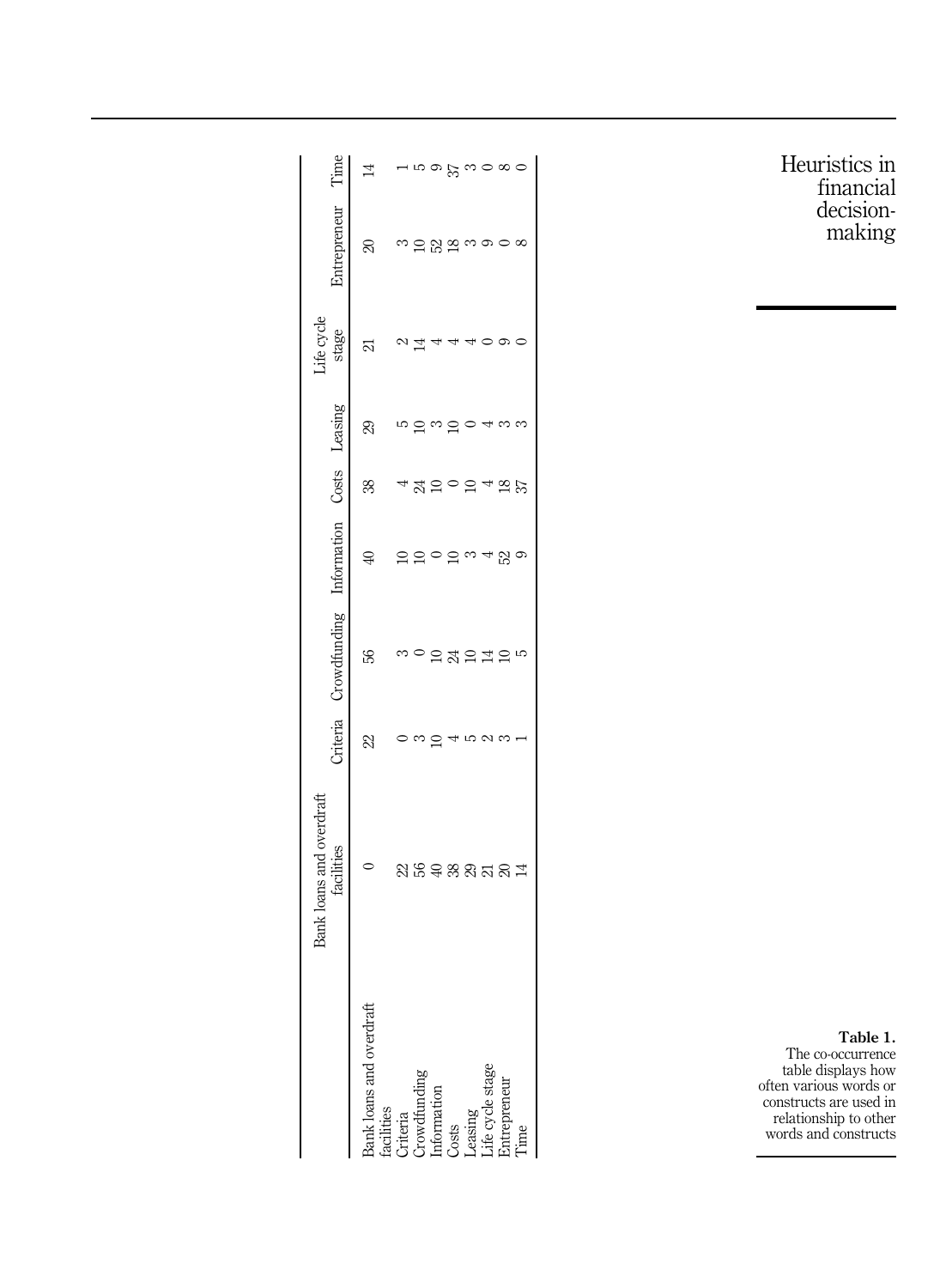<span id="page-10-0"></span>

financing, or extra financing, to a company. Crowdfunding is often seen as a working-capital loan and fits in well in a consumer market because of the marketing tool it also uses, in the form of a crowdfunding campaign. Banks nowadays usually find working-capital financing unattractive. According to some advisers, the current account with a permanent limit used to be the standard solution for working capital, but nowadays such accounts are provided very rarely, not at all, or under very strict conditions. Working capital can be financed by crowdfunding according to one-third of the advisers interviewed. Only one adviser believed that this is not possible, because crowdfunding is less flexible than bank financing.

Sometimes banks also want to join a campaign if they see that an entrepreneur is successful in obtaining working capital financing by means of crowdfunding. They see the success of a campaign as approval of the company's business plan. This gives the bank more security. Crowdfunding, together with bank financing, is not only often mentioned together, but in practice actually occurs in combination, according to the interviewees. Banks that are not interested at first, sometimes suggest crowdfunding for part of the financing requirement in order to determine how enthusiastic the market is. They then see this as confirmation of a low risk and will be prepared to meet part of the financing requirements. In fact, in this way banks are allowing the credit assessment to be carried out by the crowdfunding market. However, banks are strict with regard to the repayment obligations of entrepreneurs on crowdfunding loans and sometimes set certain requirements regarding the repayment obligations.

In addition, a number of banks are in the process of setting up partnerships with crowdfunding parties. Most of the interviewees are not enthusiastic about this. They have the impression that banks are doing this mainly for positive publicity, and that in reality not a whole lot is going on here. The difficulty existing parties have with an instrument like crowdfunding is illustrated by the following quotes:

What you see more and more nowadays, the bank that wants to remain involved, so the bank does a part. For example, with crowdfunding, you see more collaboration of banks with crowdfunding platforms, for example. (Adviser 4, quote 81)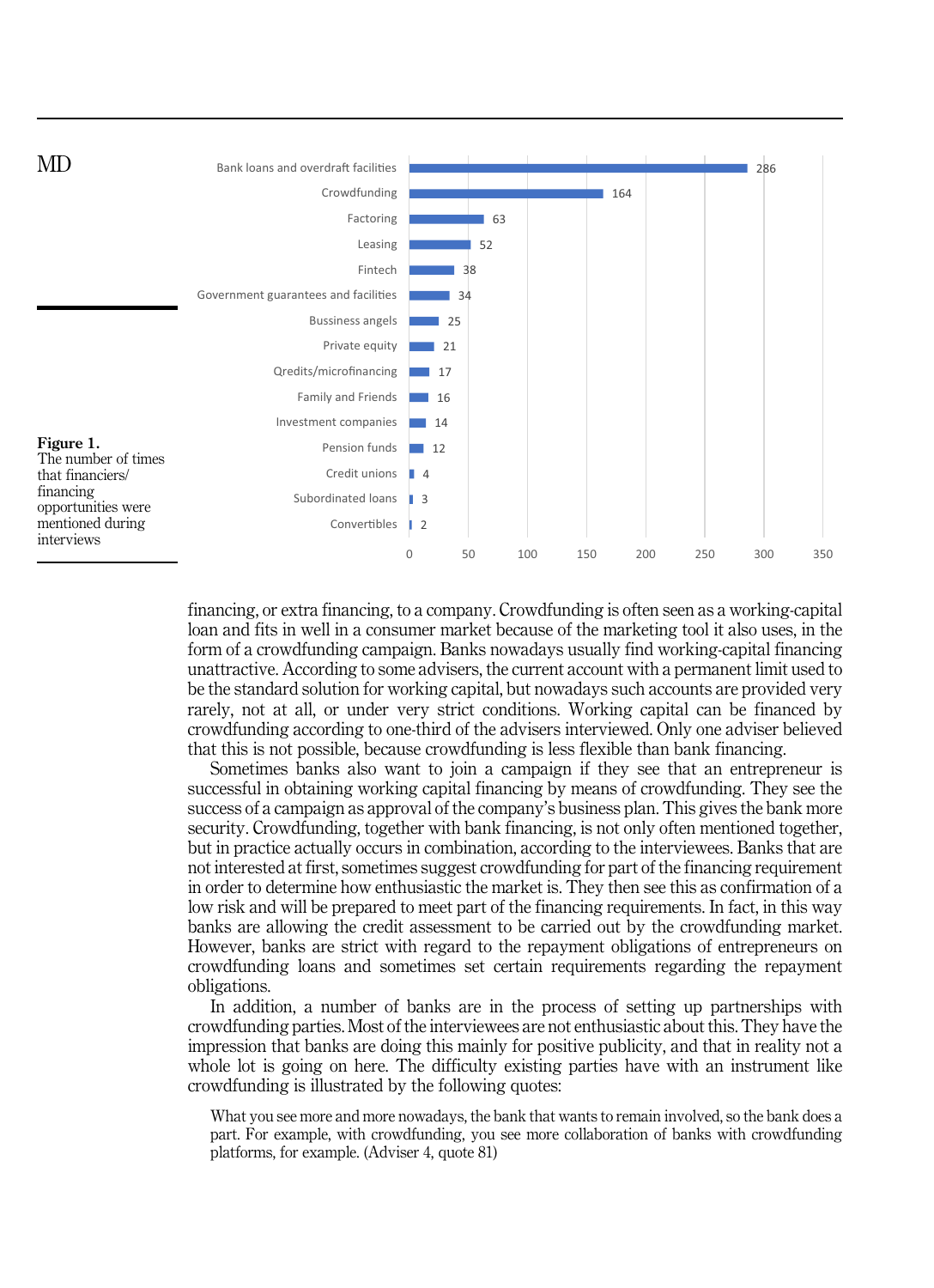Well, what you see more and more nowadays is the bank that wants to stay involved anyway, so that the bank does some part of it. For example, with crowdfunding, you see more collaboration between banks and crowdfunding platforms. So that in itself is a relatively obvious combination. On the one hand, I welcome this, but on the other, I do not always agree with the way this is done in terms of certainties and that sort of thing. (Adviser 4, quotes 81 and 82)

The quotes above suggest that banks try to stay involved when new financial products are taken on board by an SME, as if they are developing a defencive strategy to protect their market.

As has been said already, banks still dominate the market for SME-finance in the Netherlands, also because in many cases they offer the cheapest option. Nevertheless, it still happens that a bank charges relatively high rates for a bank loan (from 9 to 12%), and that means that other forms of financing, such as crowdfunding, are hardly possible, if at all. The costs a bank charges cannot be separated from a lack of flexibility on the bank's part, or from the speed with an entrepreneur wants their application to be processed.

To conclude, costs are a serious issue to consider, as is illustrated by the following quotes:

Factoring ... That is expensive, that is an expensive form, but you do get cash immediately, you immediately get liquidity. (Adviser 15, quote 45)

If an adviser can finance everything through the bank, he still does. That is the way of least resistance and also with the lowest interest rate. (Adviser 21, quote 17)

Next to banks and crowdfunding, leasing gets some attention. This is an instrument that has existed for some time already, and banks often own leasing companies. Leasing is seen as interesting for capital goods such as machinery and cars. Leasing is reasonably straightforward and suitable for the co-financing of investments (a bank loan for a building, leasing for machinery). It is one of the first options advisers will mention (along with banking, crowdfunding and factoring) when it comes to the well-known financing products. Leasing is also offered by the banks themselves. An adviser spends relatively little time on a lease application.

To conclude, bank products dominate the behaviour of financial advisers. Other funding options get little attention. This raises some important questions about the work of the professionals within this study and about the nature of ecological rationality. For example, it suggests that these experiences are shared to a certain extent. In the discussion section these questions will get more attention. First, we display some results in relationship to another important characteristic of fast-and-frugal heuristics, the "less is more principle".

#### Financial advisers, their heuristics and the "less is more principle"

Advisers seem to have developed certain simple rules in their work. "This is how I tend to do this", or comparable statements, have been counted 27 times (10 advisers). Decisions are driven by previous experiences. For example, the intake is very important. Based on some basic information, the advisers try to assess if a funding option is possible or not. Costs of advice seem to be leading here. Finance advisers are faced with several uncertainties, for example because SMEs want to obtain money quickly without having time to plan. An adviser is aware that the client will not pay him for advice that does not lead to a result. Next to costs, these selection mechanisms are related to information and preferences of the adviser and his client. This will be further discussed in this section.

It seems that advisers use something like rules of thumb, although the data has certain limitations to understand heuristics. We only counted the number of times, number of advisers and the relationships between the various constructs. We cannot determine if they decide mechanically, or if the heuristics we suggest are related only to the words they use.

In general, there are five critical determinants in the decision for a certain funding, which can also be related to the co-occurrence analyses ([Table 1](#page-9-0)). These five determinants show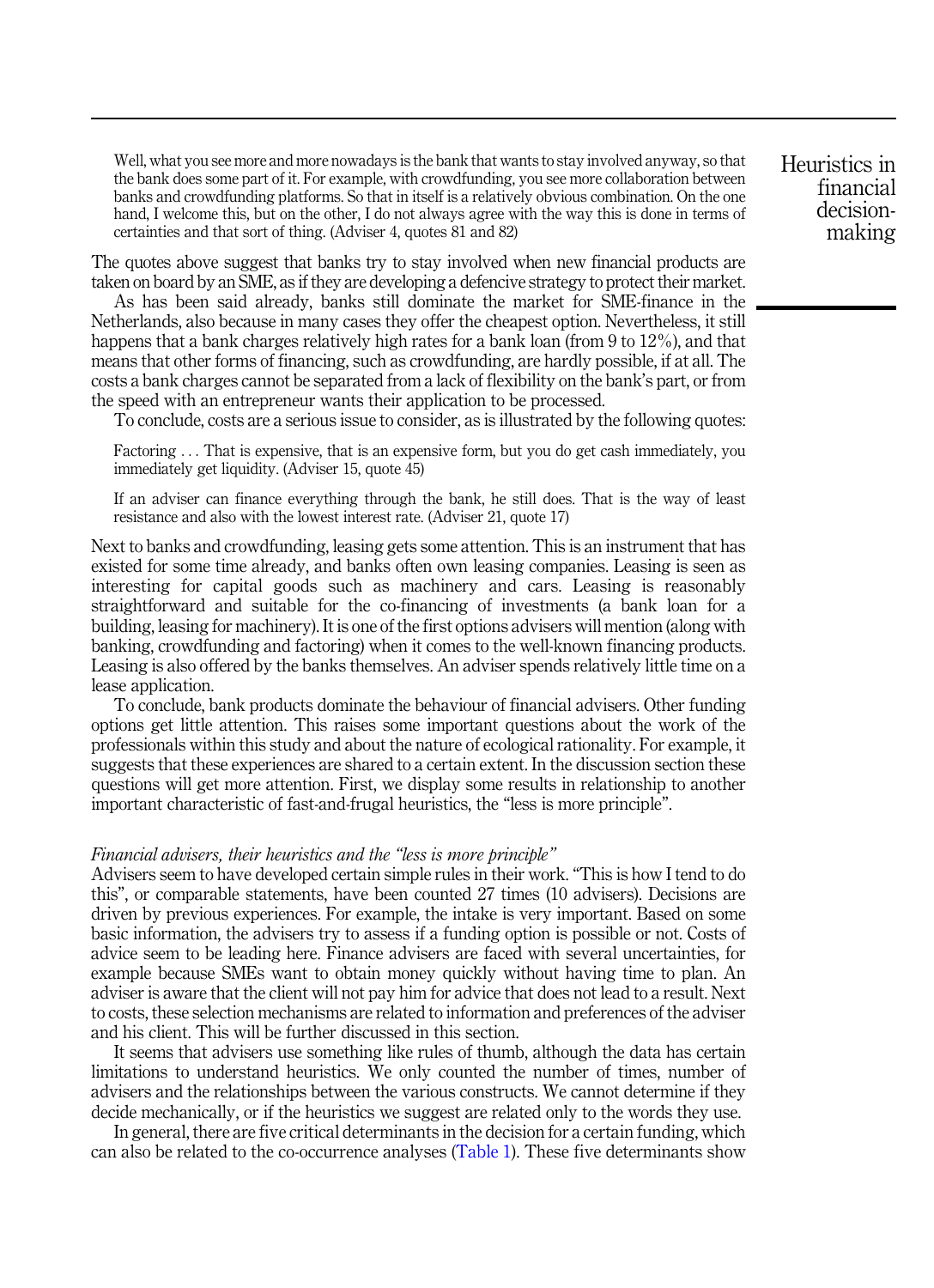how the uncertainty situation of financial advisers is characterised. First, some SMEowners need money quickly. In that stage, speed is everything and other reasons are less relevant. Second, especially for small loans, the transaction costs (in which costs for advice can be included) limit the opportunities for an adviser to come with the best possible financial product. Given the amount of money needed by the SME-owner, advisers can spend only a little time. Third, cost of capital is important. When there is time available, advisers can do their best to come with the cheapest option for a client. Originally this was an important business model of advisers also. Fourth, it can happen that advisers see certain funding options, but that clients have certain preferences which block the option. Most often this happens when clients do not want to leave their bank with which they can have a long-standing relationship. Fifth, advice should be dependent on the long-term strategy of the company. Is it wise to take a bank loan for which collateral is necessary, when later that collateral could be necessary for something else? As is mentioned earlier, in some of these cases leasing or a subordinated loan could be a better option, although a more expensive one. The collateral could be used at a later stage.

We do not want to suggest a similar reliability as in statistical reasoning. However, our accounting presented within the co-occurrence analyses ([Table 1](#page-9-0)) gives some suggestion about the dominant reasoning of financial advisers, the five simple rules they use. If we take the financial products of banks as issue that is discussed by advisers, time issues are critical within certain situations. Within the co-occurrence analyses it is mentioned 14 times in relation to banks. This is also related to costs (37 times), which strengthens the argument that it is important. Second, the role of the SME-owner is important (20 times mentioned). What is his or her opinion about the bank, and vice versa, is it seen as trustworthy, information is often mentioned here too. The preferences of a client seem to be guiding the financial adviser in his decision making: related to that are the characteristics of the company. Information (mentioned 40 times) and life cycle (21 times) are critical and directly relate to the strategy of the firm. Information (40) together with costs (38) and time (14) are issues that are related to the costs of the transaction and the role the adviser has in this. This can be related to various quotes:

And basically, I always say, when you can acquire a large banking loan, you always have to apply for it. Nine out of ten times out it's just cheaper. (Adviser 4, quote 69)

Look, step one is almost always the bank, for reasons such as just neat pricing, good, et cetera. (Adviser 15, quote 15)

Banks and starters that is no longer the logical combination, so you should rather have produced at least two, and preferably three times, annual figures, that they see what the line is ... (Adviser 15, quote 43)

The five simple rules we suggest will be assessed in more detail. First, a critical role of advisers is to help their clients to meet the information requirements of banks or other providers of capital. They are a sort of information broker. This is an element of the advisory process that takes a lot of time, which is equal to transaction costs in these cases. An SME often finds it difficult to provide all the necessary information and to substantiate all of its plans and forecasts. The financial adviser plays a major role in this part of the process. In general, banks and crowdfunding platforms request the same information from SMEs. Although in general terms requirements look similar, the devil is in the detail.

And you see that financiers, in general, love the way we present it, including the banks. They want the analysis that way. (Adviser 15, quote 27)

Within the first simple rule, when money is needed urgently, cost of capital and transaction costs are less important. The urgency for the client dominates the decision-making process.

MD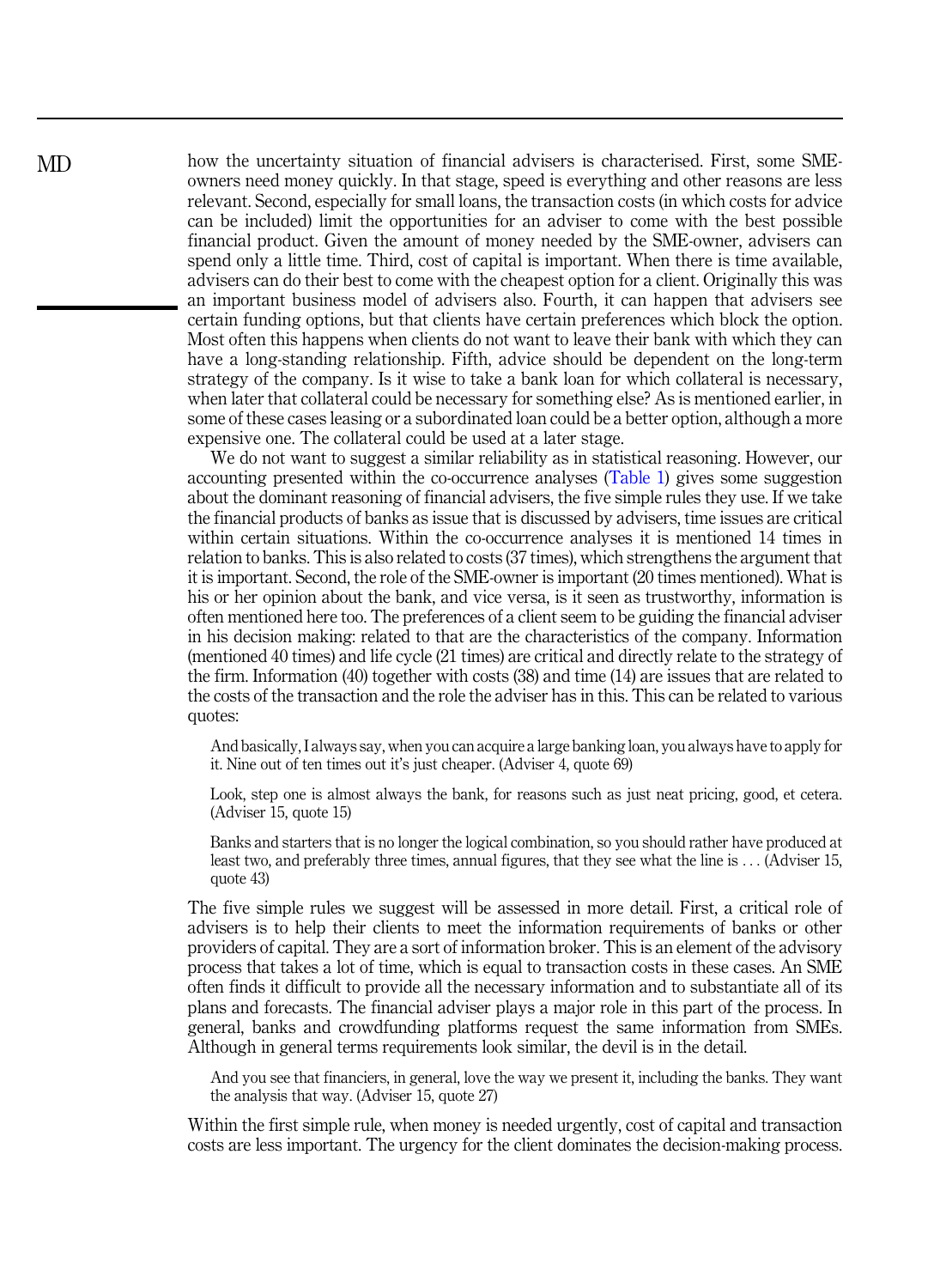Also, in this case the adviser, as an information broker, has the role of bringing the accurate information to the suppliers of capital, the financiers. Not only banks and information were mentioned frequently here, also information and entrepreneurs were used in combination (52 times). As information brokers, advisers have an important role in ensuring that their clients meet the criteria of the bank. Banks and the criteria they set for an SME client were mentioned 22 times by the advisers to SMEs who were interviewed.

What is striking is that most people say that the criteria that an SME has to meet in order to obtain bank financing are constantly changing. A critical role for the adviser is to be an intermediary between the SME and banks, as is demonstrated by the following quotes also.

We help SME entrepreneurs with financing, if I sum it up very briefly. So, in general, that is bank financing, in most of the cases, because it's (1) still the cheapest, (2) usually the most flexible, and if you know the right people, there's still a lot possible. The story was, the banks are locked, and yes, we have worked hard to undo that for the SME entrepreneur. (Adviser 14, quote 1)

Refinancing is often difficult... And the big banks have agreed with each other, we do not solve each other's problems. So, if you have a problem with one bank you will not get a foot in the door at another bank. (Adviser 18, quote 17)

The costs of advice (mentioned 211 times/14 advisers) and time (mentioned 97 times/15 advisers) are dominant aspects in the financing process. Only the information requested of the entrepreneur was mentioned more frequently (218 times/17 advisers). See Figure 2.

The second simple rule, the cost of advice, is dominant especially when the funding is low. Time and costs are mentioned by the interviewees 37 times in combination. These are important considerations for the process, because the more hours an adviser must charge, the higher the costs of the advice will be. It is clear from the interviews that financial advice from an adviser to an SME is usually too expensive, especially for start-ups and sole proprietors who want to expand or need some extra financial latitude. In that case, the amount of financing needed cannot justify the costs of the advice. In addition, there is a group of SMEs that can pay a little for financial advice.

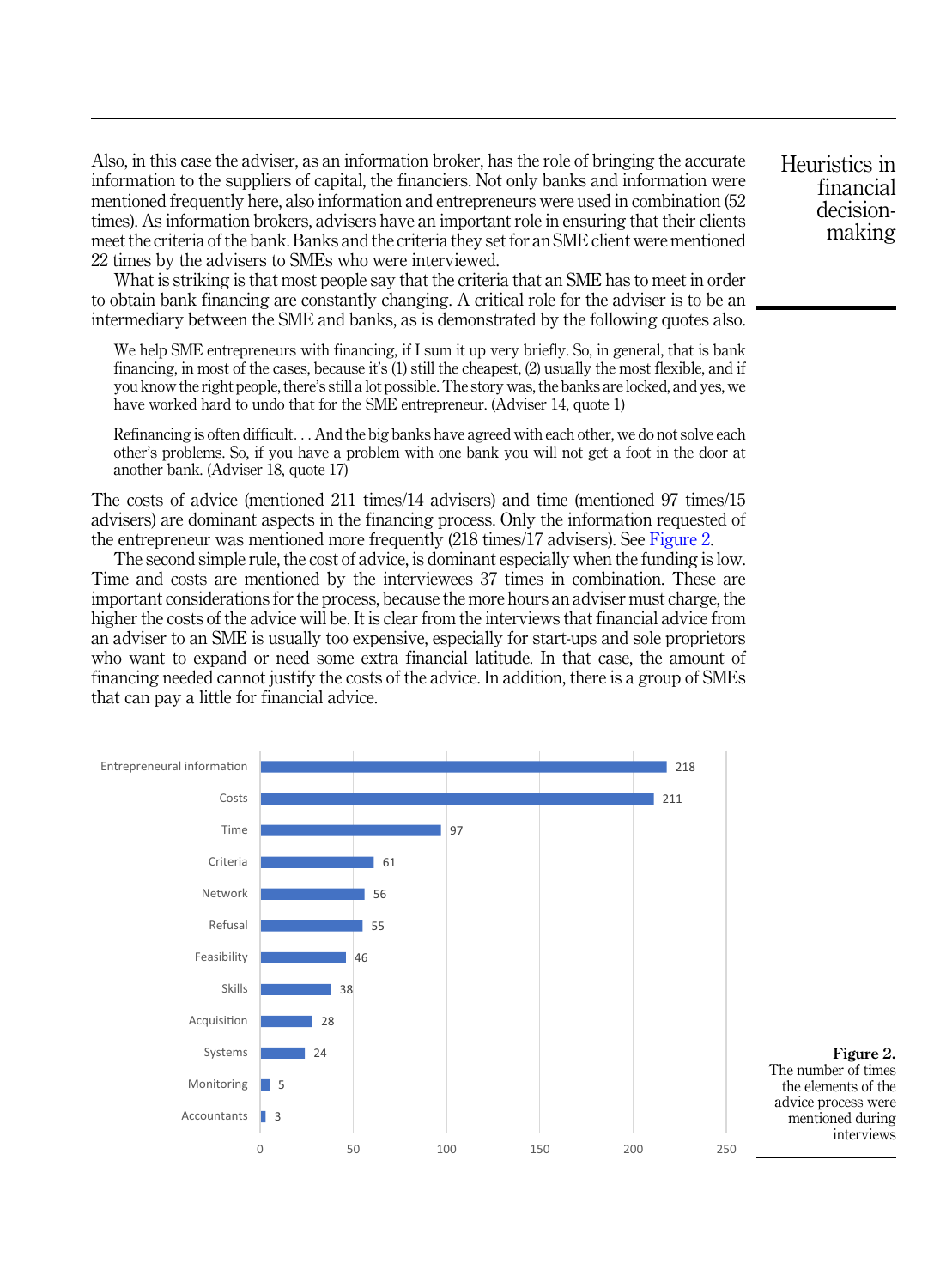There is a group of financial advisers who can provide this in a short time with a kind of hit-and-run approach: The adviser helps the entrepreneur just once with the financing requirement, and the adviser and the entrepreneur then part ways. SMEs with a little more room for manoeuvre can afford more extensive financial advice. There is also a group of advisers who focus on these. These advisers also take the financial structure of the company into account in their analysis and look towards the future financial picture too: forms of financing that are opted for now will also have an impact on flexibility and the range of options in the future.

Ultimately there is only one interest and that is the interest of the customer; the customer has to be serviced the best, and it is often the case that the customer considers the price to be a very important factor. So, at the moment bank financing, despite all the negative things that might sometimes be attached to it, is priced much lower than the rest. Then we try, at the request of the customer, to put that in as much as possible. (Adviser 18, quote 21)

The preferences of the client are a third dominant rule in decision-making. Here there seems to be a kind of dichotomy in the market for financial advice. On the one hand, there is a group of advisers who focus on smaller SMEs and who use a hit-and-run approach to keep the hours they put in and the costs they incur to a minimum. On the other hand, there is a group of advisers who have a longer-term relationship with SMEs and who can assist them more extensively with advice, not only on their current financing needs, but also on the financial structure and the future of the company in question. The latter, of course, costs more of the adviser's time and results in a steeper bill.

For an adviser to SMEs, it is important to assess in an open discussion what an entrepreneur's expectations and objectives are, and what the company's situation is, what kind of product and market the entrepreneur is active in, and generally what is needed. It is not seen as crucial that the adviser has the best financing solution, measured in terms of cost of capital. It is more important that the entrepreneur be able to choose the financing solution that best suits them. The adviser can advise the client, but it is the client who ultimately decides what they want, as is illustrated by the following quotes.

... So, in the end the only preference we have is the entrepreneur: he ultimately determines. So, we give advice; we would combine it so and so, stack it. And if that entrepreneur says, no, I still want to go counterclockwise, or I want to go clockwise, or I want it this way or I want it that way: in the end, the entrepreneur is decisive. (Adviser 8, quote 22)

Well, it always starts with me; I want to know who I'm dealing with, regardless of numbers... (Adviser 7, quote 20)

For us it always starts with entrepreneur and company and profile; of why this is a good entrepreneur. (Adviser 14, quote 48)

Advisers to SMEs indicate that it is important that they know what type of entrepreneur they are dealing with, as well as what kind of motivation, vision and mission, but then also what their needs and preferences are. One entrepreneur cannot stand banks, while another's just the opposite. According to advisers to SMEs, there are some entrepreneurs, often the older ones, who find it difficult to publish their data and forecasts on crowdfunding platforms. They think this is sensitive information from the competition standpoint. In addition, a crowdfunding campaign often costs a lot of time, energy and money that an entrepreneur must be willing to spend. Advisers try to come close to the SME owner:

I usually want to know what the entrepreneur is doing; how old is it, yes, you usually see that, but how long does he want to continue? What is his drive, what is his vision, what is his mission? Does he want to stop within five years? Or does he want to double his turnover within five years? Does he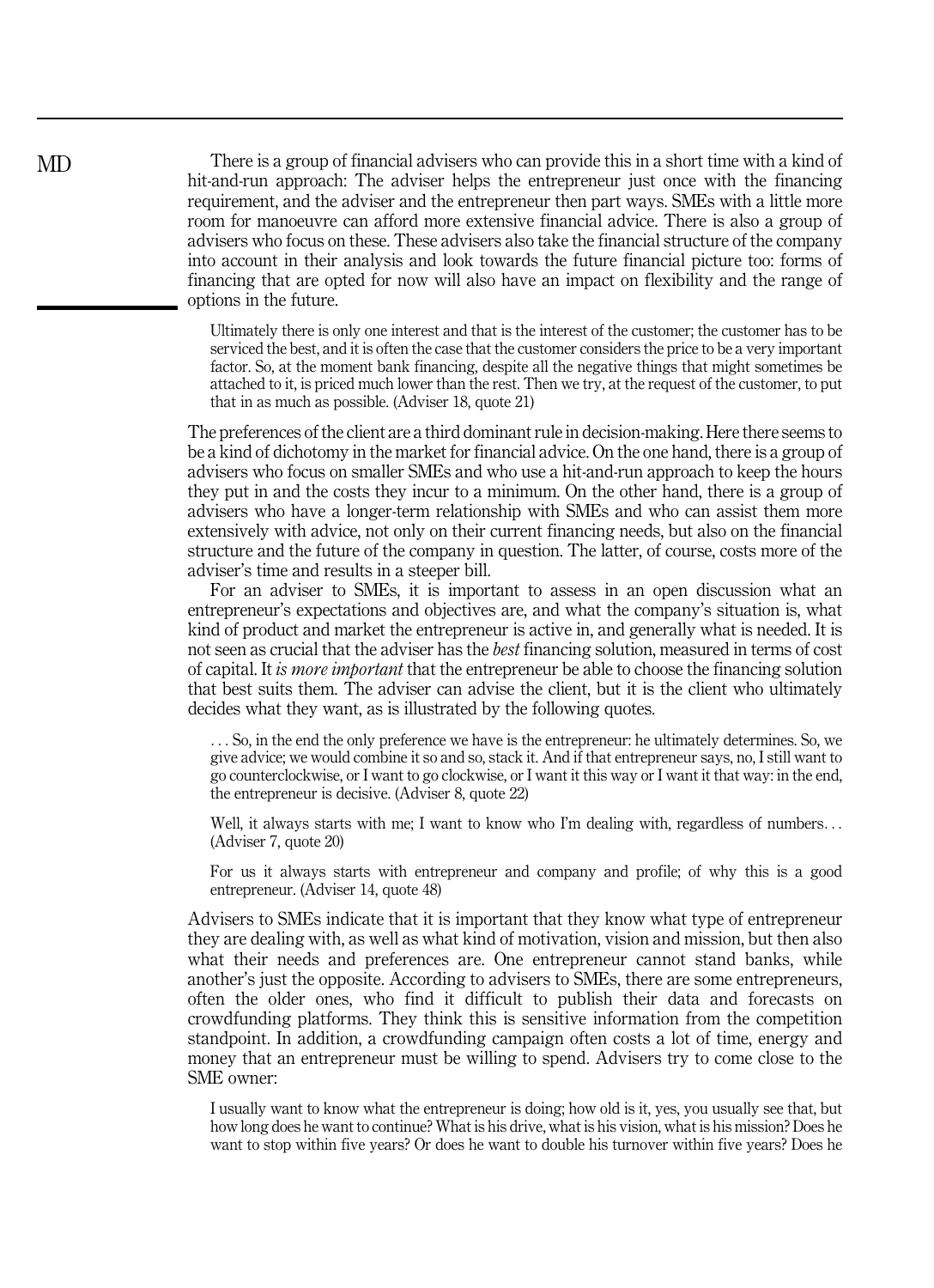want ... So, I want to know a bit more about where are you going with the company, and with yourself? (Adviser 10, quote 24)

For a financier, it is important to know an entrepreneur's age, education and experience, and whether they already have a strong track record or is just starting out. In addition to information about clients and competitors, lenders also want to know how an entrepreneur has built up their new or existing business, and what they have done to that end – or perhaps they have been a bit passive. Some advisers also take their clients to the financier so they themselves can tell them all about their company and show their enthusiasm. Advisers want to show that entrepreneurs with SMEs have a good understanding of how business works and that they know what they are talking about. These aspects of the entrepreneur are reflected in both a financier's attitude and how much the financial solution they offer costs, as is reflected in the quotes also:

It is always the entrepreneur himself: who is that? (Adviser 3, quote 72)

Yes, that's the personal story of what someone does. ... The first thing I do is Google and what information do I get and there are there no crazy things that I do not want to be associated with. (Adviser 7, quote 21)

Well, before I have the first conversation, I have a look, who am I dealing with? Then I already look at the Chamber of Commerce, just look online what someone is doing, maybe I drive past the building when I am close, but then I already get a bit of an estimate of who I am dealing with. (Adviser 13, quote 59)

If you see the entrepreneur for the first time and you have a conversation with him, or him or her, yes, then of course you look at, what do I think of him or her, and do I think that he or she can bring that company to a higher level yes or no. (Adviser 16, quote 24)

What do we think of that entrepreneur, and then we also look at how he is doing privately. And what is his background? (Adviser 16, quote 48)

In all examples the other two simple rules come back; the strategic information of a company is a relevant, next to costs of capital, but as part of reasoning which consists out of various other simple rules. For all financiers, not only information about the company, but also about the entrepreneur themselves, is important to assess the risks and opportunities (see [Figure 3\)](#page-16-0). According to advisers, the level of knowledge that entrepreneurs in SMEs have about what kind of information is necessary for funding, varies considerably. Some do not have a clue – often the smaller entrepreneurs – while others can arrange everything themselves without the help of an adviser. There are also entrepreneurs who are curious and who get actively involved in new developments, while others do not understand them and do not really want to learn about them in any detail. In addition, some entrepreneurs are cautious and wonder whether parties they do not know are in fact reliable.

Summarising the results and analyses, we find that the interest rate  $-$  or a similar price mechanism- as a component of the cost of capital is not the most dominant issue in the discussions between advisers and their clients. It is one of the components. Critical is a smooth process with limited costs of advice. To achieve this, the advisers use some simple rules. The cost of advice should be in line with the size of the loan or other financial product. In some cases, money is needed as fast as possible – for example in times of a crisis or a unique business opportunity – and costs of advice are less related to size of the amount of money needed. Also, preferences of the SME-owners themselves are important. The business plan of the company gets attention. Interesting is that retained earnings – first and cheapest funding opportunity for companies – are not mentioned at all in the interviews.

After 2007 banks were more hesitant towards financing SMEs and many alternative finance suppliers entered the market. Based on these two reasons, a different mindset of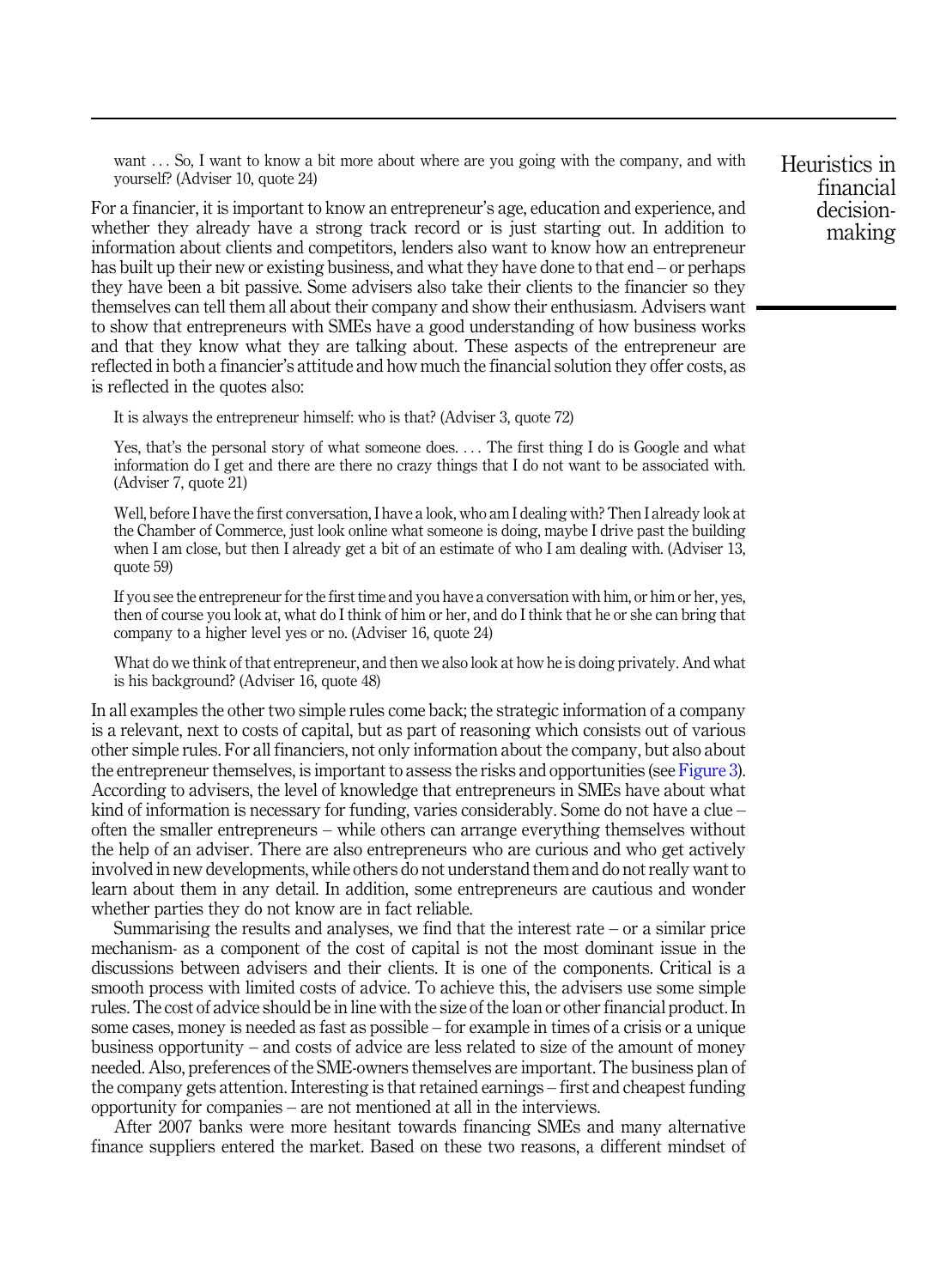<span id="page-16-0"></span>

advisers could have been expected, also because various organisations in the Netherlands suggested this ([Rauwerda](#page-22-0) *et al.*, 2016). It seems that adviser's behaviour is fairly stable over the years. When they described the process they work by, advisers say that they most often know the best possible solution out of a great number of opportunities within the first serious interaction with the client, which suggests they use simple rules. When in interviews individual cases are discussed, previous working experiences dominate. A vast majority of the advisers has a banking background and so bank financing is by far the most important choice which they consider. Often, other options are assessed only when a bank loan is not possible. In assessing other options, time constraints are critical. Advisers need to come to rapid judgements based on previous experience. They have to assess within a short period of time if they can advise a client within certain financial constraints. That causes them to be driven by previous experiences which seem to become simple rules at a certain moment. A certain ecological rationality seems to develop. For example, banks dominate in their behaviour because they know them and their products best. Also, it is relevant that retained earnings were never mentioned as an option, where it is the most prominent option in the pecking order theory. Do advisers not see this as part of the work because they relate their pay to a successful financial deal?

Advisers seem to operate as a kind of information broker and have simple rules which help them – rules to decide if an SME will be able to get funding. Next to selection of financial products, they also have a role in meeting the requirements of the provider of capital. This seems to fit a pattern that is suggested by [Bingham and Eisenhardt \(2011\).](#page-20-0) In an early stage of a particular case, selection and procedural heuristics are developed. Advisers have to decide quickly if a client would be able to get a certain financial solution. If the adviser finds it necessary, he checks his assessment with a supplier of capital. This last check is not only part of the selection process; it has a procedural character as well. The acceptance criteria of banks and other providers – related to procedural heuristics – now and then change. The advisers check if a client will be able to meet them.

The decision-making process itself does not seem very complicated. The adviser estimates at the first meeting with the client or directly afterwards if a business plan is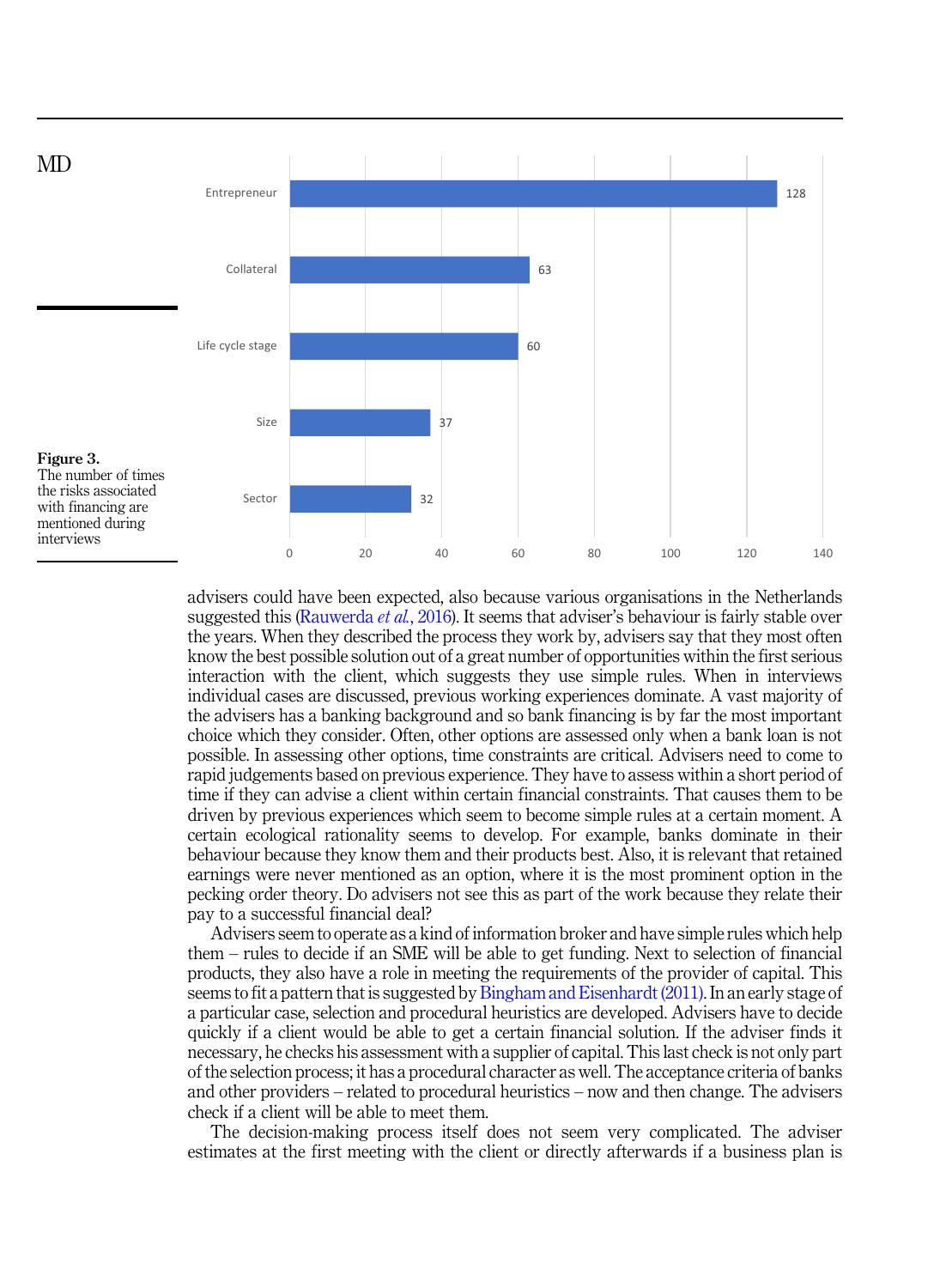fundable. In this stage he uses some simple rules by which he decides if it is feasible to advise the client. Particularly satisficing, recognition and similarity heuristics seems to play a role in this phase of the process. The principle of satisficing is leading when the adviser has to select information and solutions to make the most appropriate decision under uncertainty in the specific client case and tries to find a realistic and good enough solution for the specific client. A satisfied customer is more important for the adviser than an exhaustive search of all financing possibilities. The adviser uses the recognition heuristic when he is looking for critical characteristics he sees as important signals and which enable him to find the best possible evidence to advise a specific financing instrument. The adviser applies the similarity heuristics when he is looking for similarities, or a comparable process or case he executed in his previous working experience. Most often, the adviser then already decides or has a fairly well-defined plan what would be the most appropriate solution. If the SME concern agrees, the adviser starts organising the deal. If his solution leads to problems, at a certain moment he tries to develop alternatives. As such, these simple rules demonstrate that the adviser is aware previous experiences are is crucial within the current situation.

#### **Discussion**

In their decision-making, financial advisers of SME's estimate the likelihood of acceptance by a few financial providers they know well in their personal network with a strong bias towards traditional banking products, although there are a large number of alternatives on the Dutch market."Less is more" seems to be a relevant principle when defined as satisficing. Heuristics help advisers to deal with behavioural and economic limitations. We have found that client interaction, previous working experience and the company for which the adviser is working, influences the shaping of the simple rules the adviser is using. Our data shows that advisers do not make an in-depth analysis of a large variety of financial products, a variety of loans, equity and financial products in between like leasing and factoring. Also, advisers do not follow the pecking-order theory. According to this theory, they should first assess if retained earnings are possible as financing solution, then they should check out bank loans and if that is not possible, they should advise an equity-based solution. Our results suggest that other forms of reasoning in decision-making are relevant.

There seems to be some order in the reasoning of advisers, some order in the simple rules or heuristics which advisers use. The most basic rule is that when a company needs money as fast as possible, that is paramount. Second, especially for small loans, an adviser has to spend an amount of time in relation to the size of the loan. Here transaction costs are decisive. Third, the adviser has to meet the wishes of the client and here the satisficing heuristic seems to play an important role in the decision-making process of the adviser. Some clients have a variety of opportunities for funding but are not interested in some of them due to personal preferences. For example, some older SME owners do not appreciate crowdfunding. Fourth, when there is time for research, cost of capital can be a dominant rule in decision-making. Fifth, a wellattuned analysis can be made of the long-term strategy of the company, or most often the characteristics of the SME-owner himself gets a lot of attention, for example his track-record. The strategy of the company is considered by the SME-owner and his adviser when they choose a costlier option, because they plan another investment in the near future. For example, in most instances leasing material is more expensive than a bank loan. However, for a bank loan collateral is needed. When an SME-owner needs a car now and wants to invest in a shop later, the most strategic option would be to lease the car so that later the investment in the shop can be made with help of the bank.

This kind of order is in line with [Guercini \(2012\)](#page-21-0) who suggests that there are specific heuristics and more general rules, depending on the sort of questions. In determining the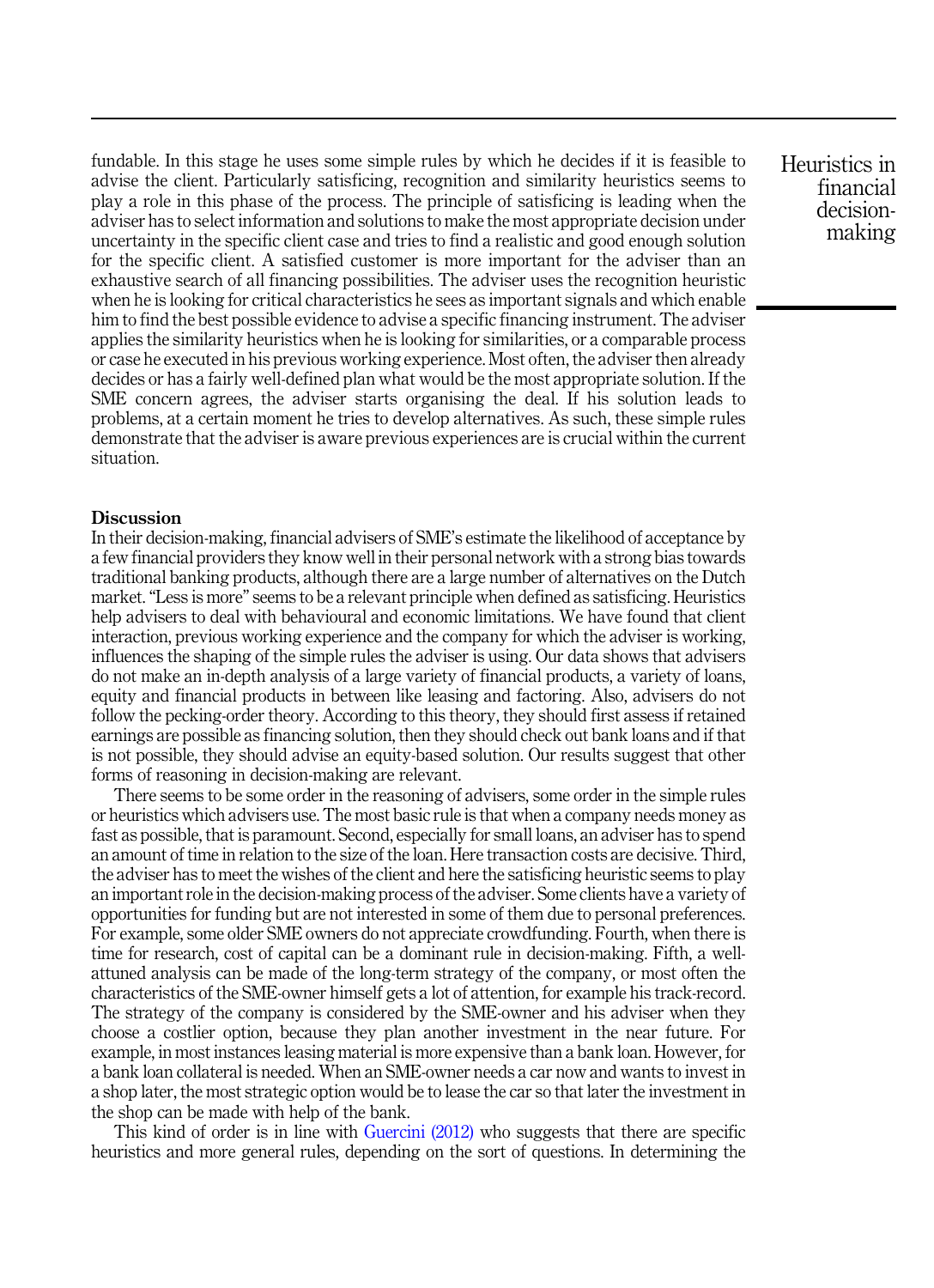finance solution, advisers use specific and distinctive heuristics. With a simple rule, a leading and often implicit rule becomes guideline in the decision-making process; an adviser tends to think that every case that looks more or less similar has to be solved in a similar way. They have some simple rules with a general nature also. For example, certain financial products fit certain sectors (real-estate companies use mortgages, transport companies use leasing). However, it can be questioned if these kinds of decision-making rules with a general nature fit the definition of heuristics. Within the approach of Bingham and Eisenhardt, it could be possible. They detect heuristics on a rather abstract, strategic level, where Gigerenzer focusses more on specific situations. Another suggestion could be that the five simple rules together are a heuristic with a general character with which advisers thereafter make decisions using specific simple rules. First, they try to understand general characteristics and then they come to specific solutions.

Financial advisers to SMEs seem to have a rather similar idea of what their role is, how they should work and of what clients and others expect of them. They speak a more or less similar language, to use a metaphor. Individual experiences are shared to a certain extent. A certain ecological rationality occurs, a serious level of consistency even though regulation about the profession does not exist. Our results suggest that the ecological rationality has a collective and sequential character.

The advisers interviewed used certain simple rules, although most of them needed an interview to become aware of the rules they used. Most decisive determinant for the rules is previous working experience. The vast majority of the advisers has a long history in banking. Bank financing therefore dominates their advice.

As such, we contribute to current literature in four areas. First, we detect five simple rules that seem to have some characteristics of a heuristic. These five simple rules advisers use seem to have a role in the process of satisficing ([Artinger](#page-20-0) *et al.*, 2015). At a very general level ([Guercini, 2012\)](#page-21-0), in the first introductory meeting with their client, the advisors try to understand how they can advise a potential client. A certain search rule seems to develop here and is related to a certain level of aspiration and a search through financing options.

Based on our data, it can be suggested that the decision-making processes start with satisficing rules, then pattern recognition seems to occur – did I experience this earlier? – and a search for similarities begins – what was my solution then and is this situation different? The insights are combined again in a process of satisficing. Will the client accept a suggestion? An advisor stops when the first suggested approach meets a certain aspiration level (The stopping rule). Based on the five rules, he makes a certain decision (decision rule). Here, it is critical that there is a limit to the advice costs. There is no financing agreement yet, and if an agreement is possible it should be within certain limits. The adviser cannot spend much time (much money) on a small deal, for example a small loan. Also, time pressure is relevant here. As such, the building blocks of a heuristic become visible [\(Gigerenzer and](#page-21-0) [Todd, 1999\)](#page-21-0). Not all information is on the table so "the less is more rule" counts. Also, previous experiences dominate at this moment. Our analyses suggest that the classes of managerial heuristics [\(Artinger](#page-20-0) *et al.*, 2015) seem to occur in practice, although our exploratory research uncovers also some difficulties in classifying separate heuristics in practice as it seems that more than one heuristic at the time is used by advisers in the different phases of the advice process.

Our second and third contributions are related to the influences that shape these rules, the role of ecological rationality. As has been said, previous working experiences are very dominant. In addition to previous experiences, the company for which the adviser works, matters. This is related also to the different views financial advisers have on the abilities of financing instruments. This is particularly the case with non-bank financing. On the basis of the personal experiences of financial advisers, there are in fact many conflicting opinions on non-bank financing. This applies, for example, to crowdfunding and factoring. Even when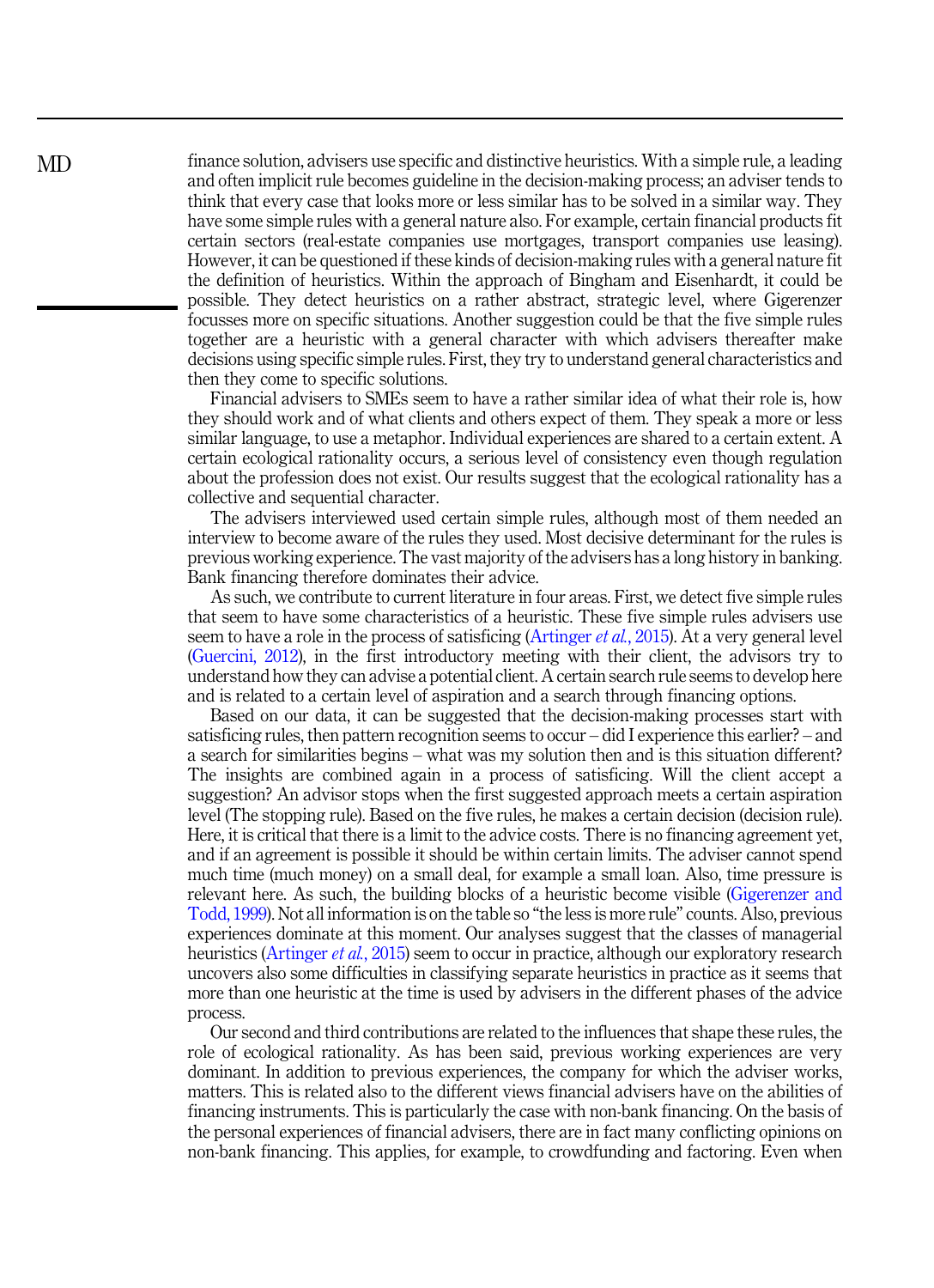conditions are similar, one SME adviser will see it as an attractive financing instrument, while another will have reservations about the costs and the risks involved and the chances of success. The influence of the organisations for which advisers work can be related to insights offered by [Bingham and Eisenhardt \(2011](#page-20-0), [2014\).](#page-20-0) An organisation's business model determines the approach that the financial advisers working there, take.

This brings us to a fourth contribution, which is related to pattern recognition and the role of heuristics. Within pattern-recognition, the role of previous experiences but also environmental factors is dominant, as is displayed in the example in the paragraph above. However, some distinctions can be made here, which suggests something about ecological rationality. For example, when advisers are part of a (franchise) organisation, their approach differs slightly. Some (franchise) organisations support a hit-and-run way of working – quick financing advice with relatively few hours spent on giving advice. Other organisations that provide financial advice, look at the longer term, and build up a long-term relationship with the entrepreneur. More hours are spent giving advice – and thus higher costs are incurred – than in a hit-and-run way of working. Also, their individual attitude to financial products and their assessment of the strategy of their clients differs. The type of company the advisers work for and the maturity of the company they advise influences their decision-making, which suggests that the ecological rationality is related to the organisational structures they work in.

Various outcomes are relevant to develop further. To better understand the distinctions between various classes of managerial heuristics, more attention of verbal rules is necessary in research [\(Artinger](#page-20-0) *et al.*, 2015). Most often heuristics are studied in experimental settings. Our results suggest that the day to day context of decision makers various classes seem to be entangled, given the complex environments with limited formal rules – such as regulation, organisational procedures and standard market practices – and little time for decisionmaking. Also interesting is that the advisers hardly seem to be aware of their simple rules. Neither they are aware that their decisions are driven by their professional background and previous working experience.

Another area that needs further research is the role of agency issues in heuristics. At a certain moment, advisers discover that certain behaviour helps them to achieve their goals and they develop simple rules to do that as effective as possible also for *themselves* and not only for their clients. Where the literature suggests that the less is more principle enables to make "better" decisions, we demonstrate that "better" can consist of a wide variety of possibilities, depending on the perspective taken. The simple rules used by advisers can sometimes be effective for themselves, but it can be questioned whether they always lead to a better decision in economic terms. It can also be questioned whether it is always better for their clients. For example, advice to finance internally can be economically justified, and the best advice for an entrepreneur will not always lead to income for the adviser. Agency issues seem to occur here. Agency issues also seem to relate to the general or more specific character of heuristics. It can be suggested that heuristics with a more general purpose serve a broader group of people involved, or that it is less clear whose interest is leading.

Our research has several limitations. First, it is an exploratory study in which it was not possible to ask respondents directly about their preferences, because that could have led to "correct answers". We started with a descriptive method. Because of this strategy, it was difficult to test a theory by stating propositions [\(Yin, 1994;](#page-22-0) [Eisenhardt and Graebner, 2007\)](#page-21-0). This made us decide for a more inductive approach in which we combined a quantitative strategy with some narrative (quotes), following [Langley \(1999\)](#page-21-0).

Our study has tried to grasp a complex and dynamic process in an open manner. The main approach in our data-gathering was asking practitioners about their day-to-day work. It led to a large dataset that was difficult to relate to theory. This complexity can have threatened the reliability of our study. There seems to be a challenging trade-off between coming close to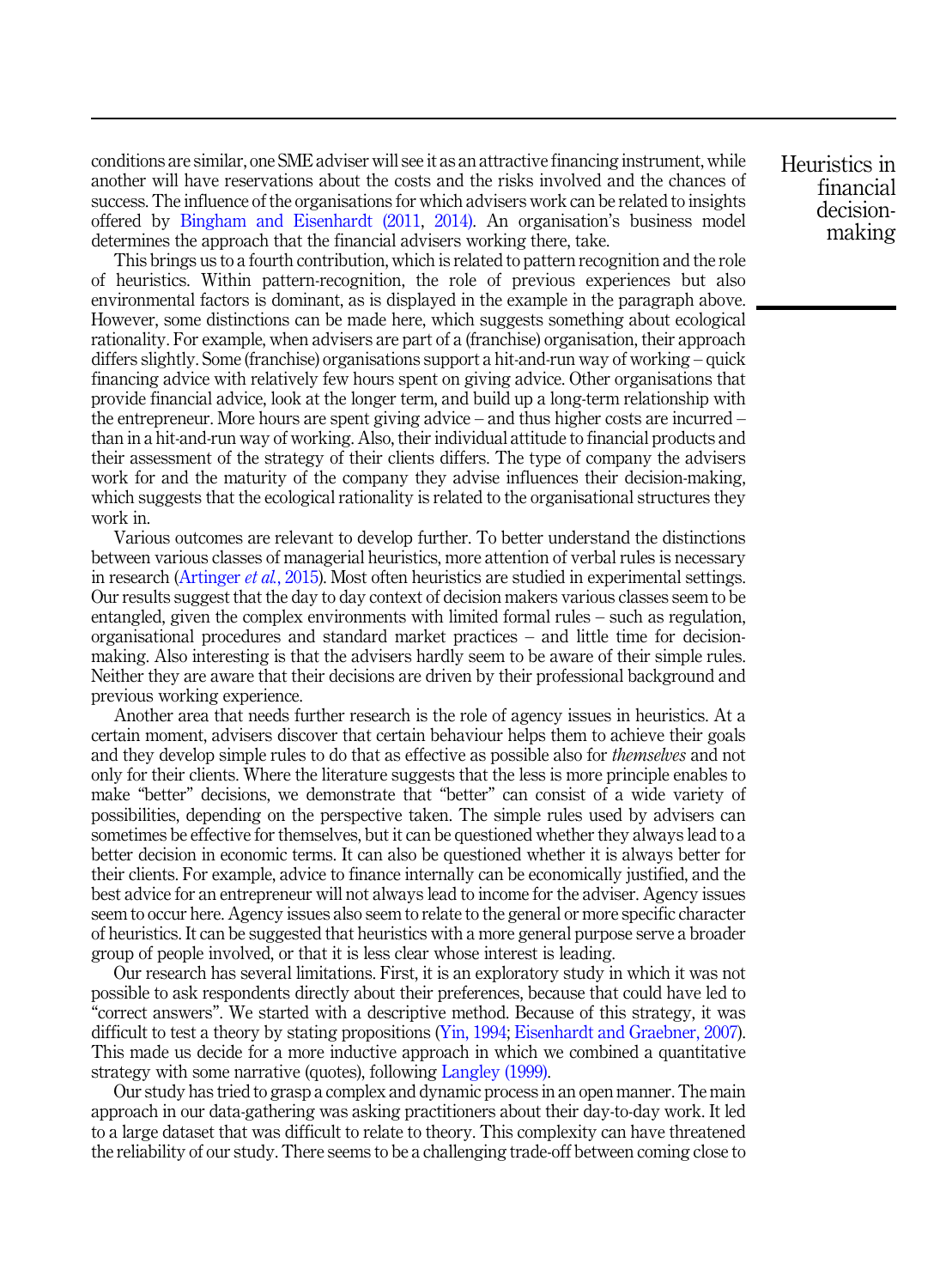<span id="page-20-0"></span>practice and sound research methodology. Also, the use of various interviewers can be seen as a limitation of this study. Close deliberations between the researchers and systemic analyses of the data using Atlas.ti only partly enabled us to deal with this weakness.

#### Concluding remarks

We have tried to make explicit heuristics within a certain context, the relationship between ecological rationality and heuristics of financial advisers to SME's in the Netherlands. In developing this rationality, previous experiences seem to dominate (e.g. Artinger et al., 2015). Within the decision-making process, advisers have some dominant simple rules that determine the solutions they offer. There are several economically "rational" solutions. An economically sound solution for the SME adviser – from which they derive their income, and which satisfies their client – does not have to be the financially best solution for the client. Sometimes time (speed) is more important (an entrepreneur may need funds quickly because, for example, the continuity of the business is at risk), and sometimes the adviser is able to spend only a very few hours on a recommendation, with the result that they cannot find the optimal solution. These are all reasonable, logical economic reasons. Apparently, the sort of economic rationality depends on the context in which people live.

It seems that this process of satisficing [\(Simon, 1965](#page-22-0); Artinger et al., 2015) in financial advice given to SMEs is critical, simply because it is difficult to understand all the possibilities and to weigh them all up *in toto*. The hours are limited, the client needs to know, and their satisfaction is more important than optimal financing. How these considerations affect each other will require further study. The process of satisficing deserves more attention in future research. This is in line with some theoretical exploration of heuristics (e.g. Bryant, 2007; [De Boer, 2017\)](#page-21-0).

#### References

- Akerlof, G.A. and Shiller, R.J. (2010), Animal Spirits: How Human Psychology Drives the Economy, and Why It Matters for Global Capitalism, Princeton University Press, Princeton.
- Artinger, F., Petersen, M., Gigerenzer, G. and Weibler, J. (2015), "Heuristics as adaptive decision strategies in management", *Journal of Organizational Behavior*, Vol. 36 No. S1, pp. S33-S52.
- Barberis, N. (2018), "Richard Thaler and the rise of behavioral economics", The Scandinavian Journal of Economics, Vol. 120 No. 3, pp. 661-684.
- Beck, T. and Demirguc-Kunt, A. (2006), "Small and medium-size enterprises: access to finance as a growth constraint", Journal of Banking and Finance, Vol. 30 No. 11, pp. 2931-2943.
- Berger, A.N. and Udell, G.F. (1998), "The economics of small business finance: the roles of private equity and debt markets in the financial growth cycle", Journal of Banking and Finance, Vol. 22, pp. 613-673.
- Berger, A.N. and Udell, G.F. (2006), "A more complete conceptual framework for SME finance", Journal of Banking and Finance, Vol. 30 No. 11, pp. 2945-2966.
- Bingham, C.B. and Eisenhardt, K.M. (2011), "Rational heuristics: the 'simple rules' that strategists learn from process experience", *Strategic Management Journal*, Vol. 32 No. 13, pp. 1437-1464.
- Bingham, C.B. and Eisenhardt, K.M. (2014), "Response to Vuori and Vuori's commentary on 'heuristics in the strategy context'", Strategic Management Journal, Vol. 35 No. 11, pp. 1698-1702.
- Bryant, P. (2007), "Self-regulation and decision heuristics in entrepreneurial opportunity evaluation and exploitation", Management Decision, Vol. 45 No. 4, pp. 732-748.
- Cassel, C., Denyer, D. and Tranfield, D. (2006), "Using qualitative research synthesis to build an actionable knowledge base", Management Decision, Vol. 44 No. 2, pp. 213-227.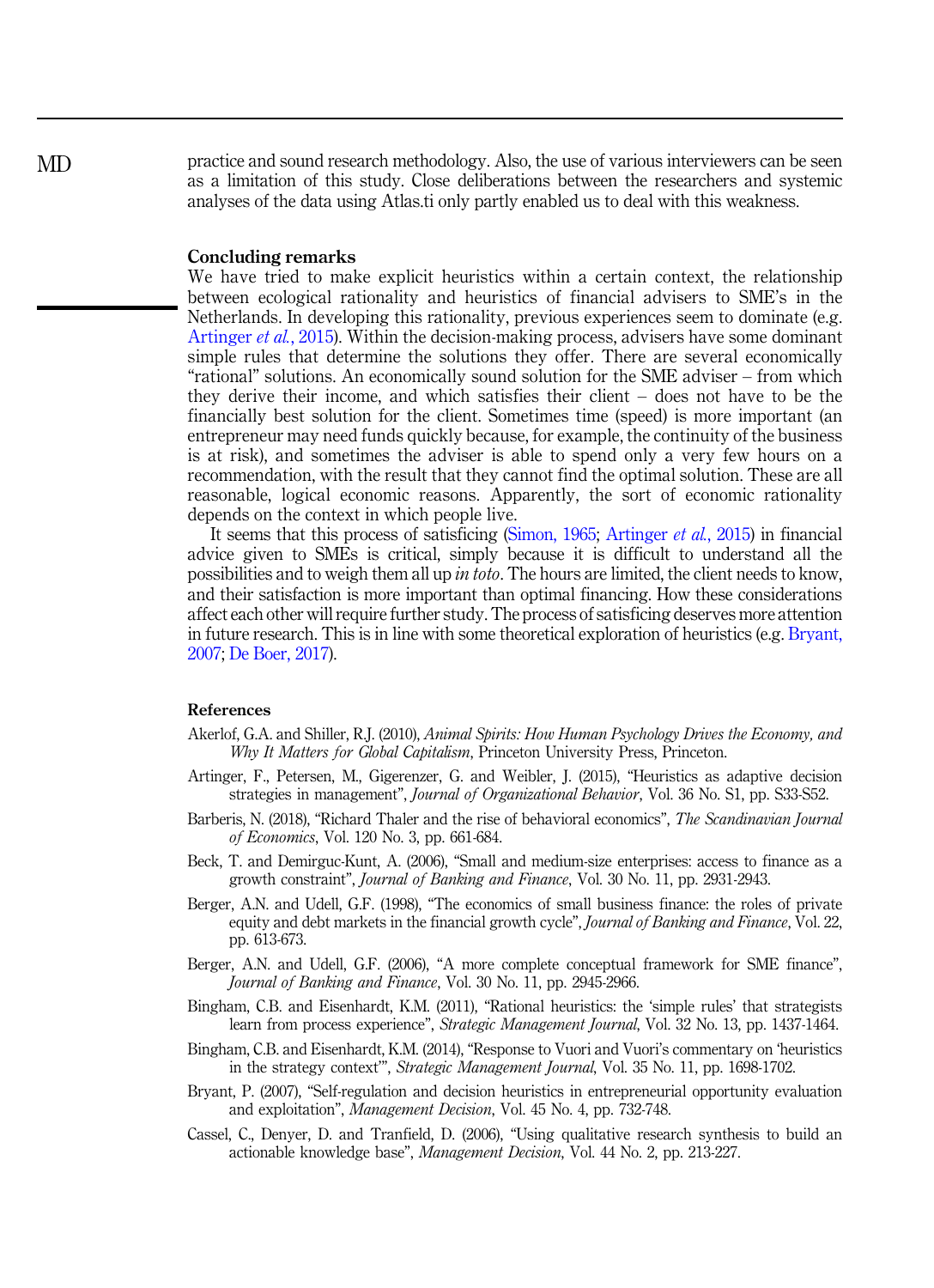<span id="page-21-0"></span>Chittenden, F., Hall, G. and Hutchinson, P. (1996), "Small firm growth, access to capital markets and financial structure: review of issues and an empirical investigation", Small Business Economics, Vol. 8, pp. 59-67.

- Davis, J.P., Eisenhardt, K.M. and Bingham, C.B. (2009), "Optimal structure, market dynamism, and the strategy of simple rules", Administrative Science Quarterly, Vol. 54 No. 3, pp. 413-452.
- De Boer, L. (2017), "Procedural rationality in supplier selection: outlining three heuristics for choosing selection criteria", Management Decision, Vol. 55 No. 1, pp. 32-56.
- Eisenhardt, K.M. and Graebner, M.E. (2007), "Theory building from cases: opportunities and challenges", Academy of Management Journal, Vol. 50 No. 1, pp. 25-32.
- Eisenhardt, K.M. and Sull, D.N. (2001), "Strategy as simple rules", Harvard Business Review, Vol. 79 No. 1, pp. 106-119.
- Evensky, A.I.F. (2018), "How Nobel laureate Richard Thaler's work impacts financial planning", Journal of Financial Planning, Vol. 31 No. 1, pp. 40-41.
- Frank, M.Z. and Goyal, V.K. (2003), "Testing the pecking order theory of capital structure", *Journal of* Financial Economics, Vol. 67 No. 2, pp. 217-248.
- Fraser, S., Bhaumik, S.K. and Wright, M. (2015), "What do we know about entrepreneurial finance and its relationship with growth?", International Small Business Journal, Vol. 33 No. 1, pp. 70-88.
- Gigerenzer, G. and Gaissmaier, W. (2011), "Heuristic decision making", Annual Review of Psychology, Vol. 62, pp. 451-482.
- Gigerenzer, G. and Marewski, J.N. (2015), "Surrogate science: the idol of a universal method for scientific inference", *Journal of Management*, Vol. 41 No. 2, pp. 421-440.
- Gigerenzer, G. and Todd, P.M. (1999), "Fast and frugal heuristics: the adaptive toolbox", in Simple Heuristics that Make Us Smart, Oxford University Press, Oxford, pp. 3-34.
- Groner, R., Groner, M. and Bischof, W. (1983), Methods of Heuristics, Routledge, London.
- Guercini, S. (2012), "New approaches to heuristic processes and entrepreneurial cognition of the market", Journal of Research in Marketing and Entrepreneurship, Vol. 14 No. 2, pp. 199-213.
- Guercini, S. (2019), "Heuristics as tales from the field: the problem of scope", *Mind and Society*, Vol. 18 No. 2, pp. 191-205.
- Guercini, S., La Rocca, A., Runfola, A. and Snehota, I. (2015), "Heuristics in customer-supplier interaction", Industrial Marketing Management, Vol. 48, pp. 26-37.
- Kahneman, D. (2002), "Maps of bounded rationality: a perspective on intuitive judgment and choice", Nobel Prize Lecture, Vol. 8, pp. 351-401.
- Kang, M. and Park, M.J. (2019), "Employees' judgment and decision making in the banking industry: the perspective of heuristics and biases", *International Journal of Bank Marketing*, Vol. 37 No. 1, pp. 382-400.
- Kumar, S. and Rao, P. (2015), "A conceptual framework for identifying financing preferences of SMEs", Small Enterprise Research, Vol. 22 No. 1, pp. 99-112.
- Langley, A. (1999), "Strategies for theorizing from process data", Academy of Management Review, Vol. 24 No. 4, pp. 691-710.
- Lee, J. and Marlowe, J. (2003), "How consumers choose a financial institution: decision-making criteria and heuristics", International Journal of Bank Marketing, Vol. 21 No. 2, pp. 53-71.
- Loock, M. and Hinnen, G. (2015), "Heuristics in organizations: a review and a research agenda", Journal of Business Research, Vol. 68 No. 9, pp. 2027-2036.
- Luan, S., Reb, J. and Gigerenzer, G. (2019), "Ecological rationality: fast-and-frugal heuristics for managerial decision making under uncertainty", Academy of Management Journal, Vol. 62 No. 6, pp. 1735-1759.
- March, J.G. and Simon, H.A. (1958), *Organizations*, John Wiley and Sons, New York.